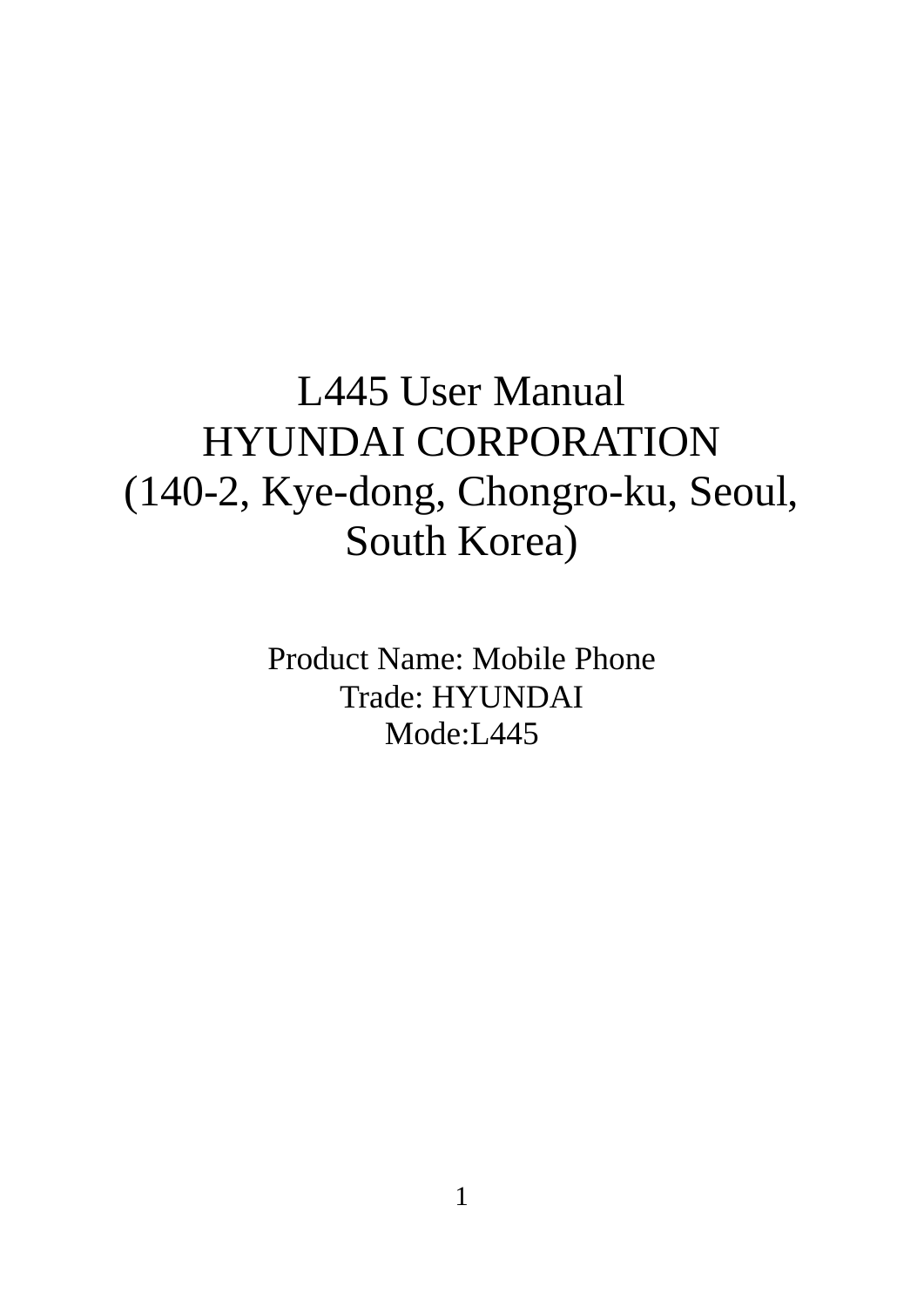## **Contents**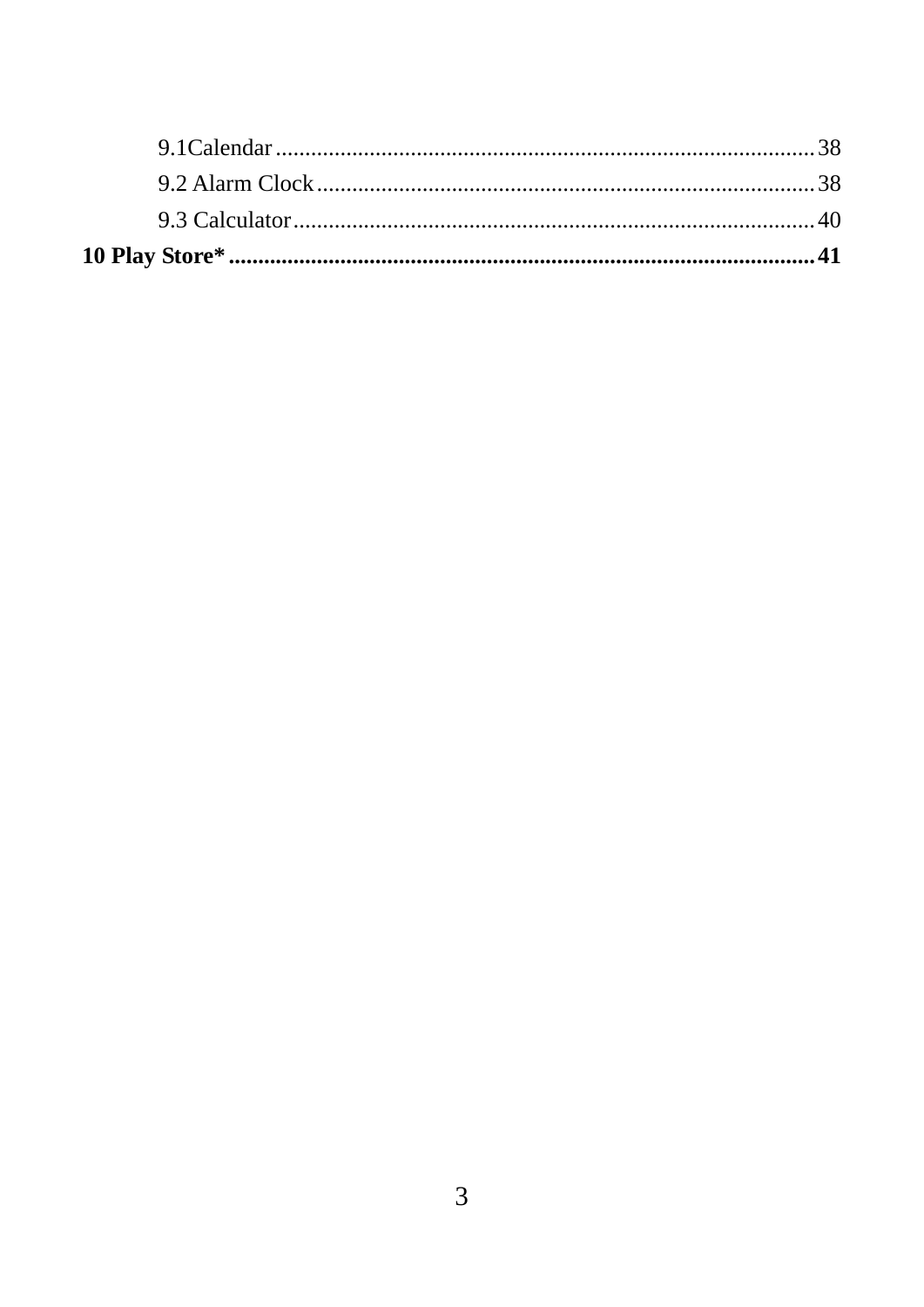# **Safety**

Never attempt to disassemble your phone. You alone are responsible for how you use your phone and any consequences of its use.

As a general rule, always switch off your phone wherever the use of a phone is prohibited. Use of your phone is subject to safety measures designed to protect users and their environment.

Do not use your phone in damp areas (bathroom, swimming pool…). Protect it from liquids and other moisture.

Do not expose your phone to extreme temperatures lower than - 10°C and higher than  $+ 55^{\circ}$ C.

The physicochemical processes created by chargers impose temperature limits when charging the battery. Your phone automatically protects the batteries in extreme temperatures.

Do not leave your phone within the reach of small children (certain removable parts may be accidentally ingested).

**Electrical safety:** Only use the chargers listed in the manufacturer's catalogue. Using any other charger may be dangerous; it would also invalidate your warranty. Line voltage must be exactly the one indicated on the charger's serial plate.

**Aircraft safety:** When traveling by plane, you will need to switch your phone off when so instructed by the cabin crew or the warning signs.

Using a mobile phone may be dangerous to the operation of the aircraft and may disrupt the phone network.

Its use is illegal and you could be prosecuted or banned from using cellular networks in the future if you do not abide by these regulations.

**Explosive materials:** Please comply with warning signs at petrol station asking you to switch your phone off. You will need to comply with radio equipment usage restrictions in places such as chemical plants, fuel depots and at any location where blasting operations are under way.

**Electronic equipment:** To avoid the risk of demagnetization, do not let electronic devices close to your phone for a long time.

**Electronic medical equipment:** Your phone is a radio transmitter which may interfere with electronic medical equipment or implants, such as hearing aids, pacemakers, insulin pumps, etc. It is recommended that a minimum separation of 15 cm be maintained between the phone and an implant. Your doctor or the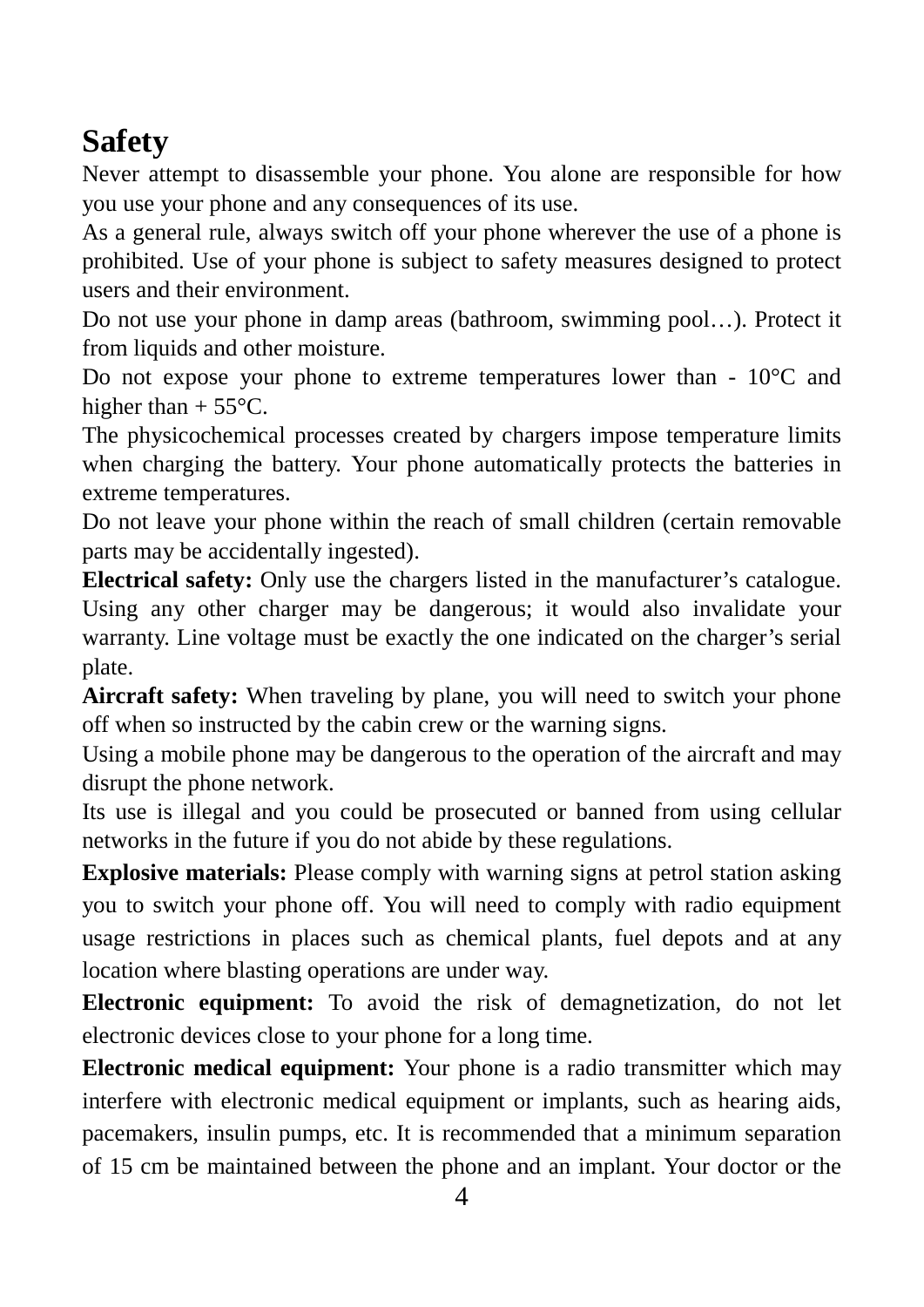manufacturers of such equipment will be able to give you any advice you may need in this area.

**Hospitals:** Always make sure that your phone is switched off in hospitals when so instructed by warning signs or by medical staff.

**Road safety:** Do not use your phone when driving. In order to give your full attention to driving, stop and park safely before making a call. You must comply with any current legislation.

**Distance of operation:** This phone model has been tested and meets radiofrequency exposure guidelines when used as follows:

• Against the ear: Place or receive a phone call and hold the phone as you would a wire line telephone.

• Body worn: When transmitting, place the phone in a carry accessory that contains no metal and positions the phone a minimum of 2.5 cm form your body. Use of other accessories may not ensure compliance with radiofrequency exposure guidelines. If you do not use a body worn accessory and are not holding the phone at the ear, position the phone a minimum of 2.5 cm from your body,

• Data operation: When using a data feature, position the phone a minimum of 2.5 cm from your body for the whole duration of the data transmission.

## **Environment**

**Packaging:** To facilitate the recycling of packaging materials, please obey the sorting rules instituted locally for this type of waste.

**Batteries:** Spent batteries must be deposited at the designated collection points.

**The product:** The crossed-out waste bin mark affixed to the product means that it belongs to the family of electrical and electronic equipment.

To promote the recycling and recovery of waste electrical and electronic equipment (WEEE) and at the same time safeguard the environment, European regulations require you to obey the sorting rules instituted locally for this type of waste.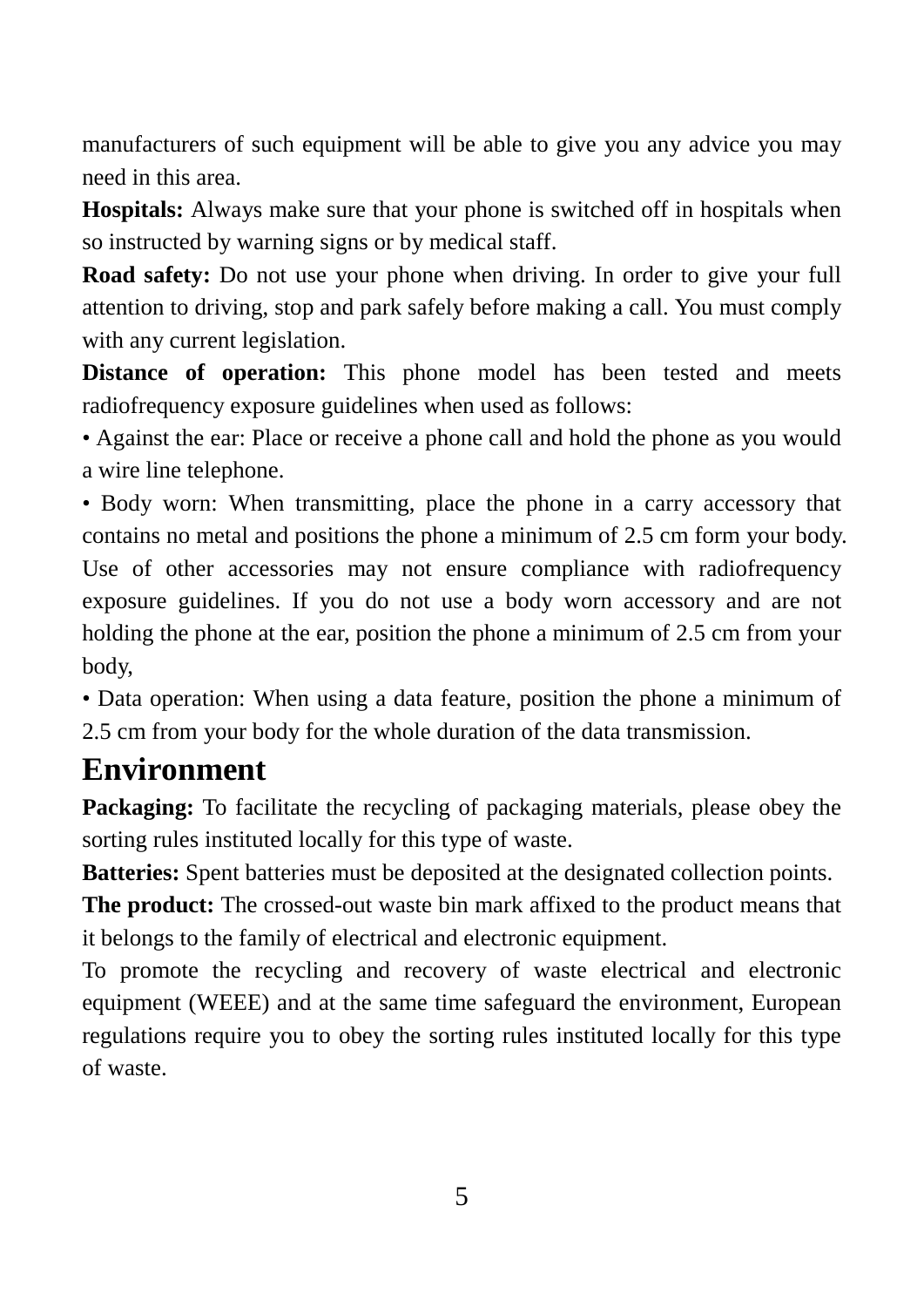## **1 Getting Started**

### **1.1 Getting to know your touch phone**



#### **1.2 Installing the SIM card, battery, and storage card**

You need to remove the back cover before you can install the SIM card and battery. Also, make sure to always turn off the power before installing or replacing the SIM card and battery.

#### **To remove the back cover**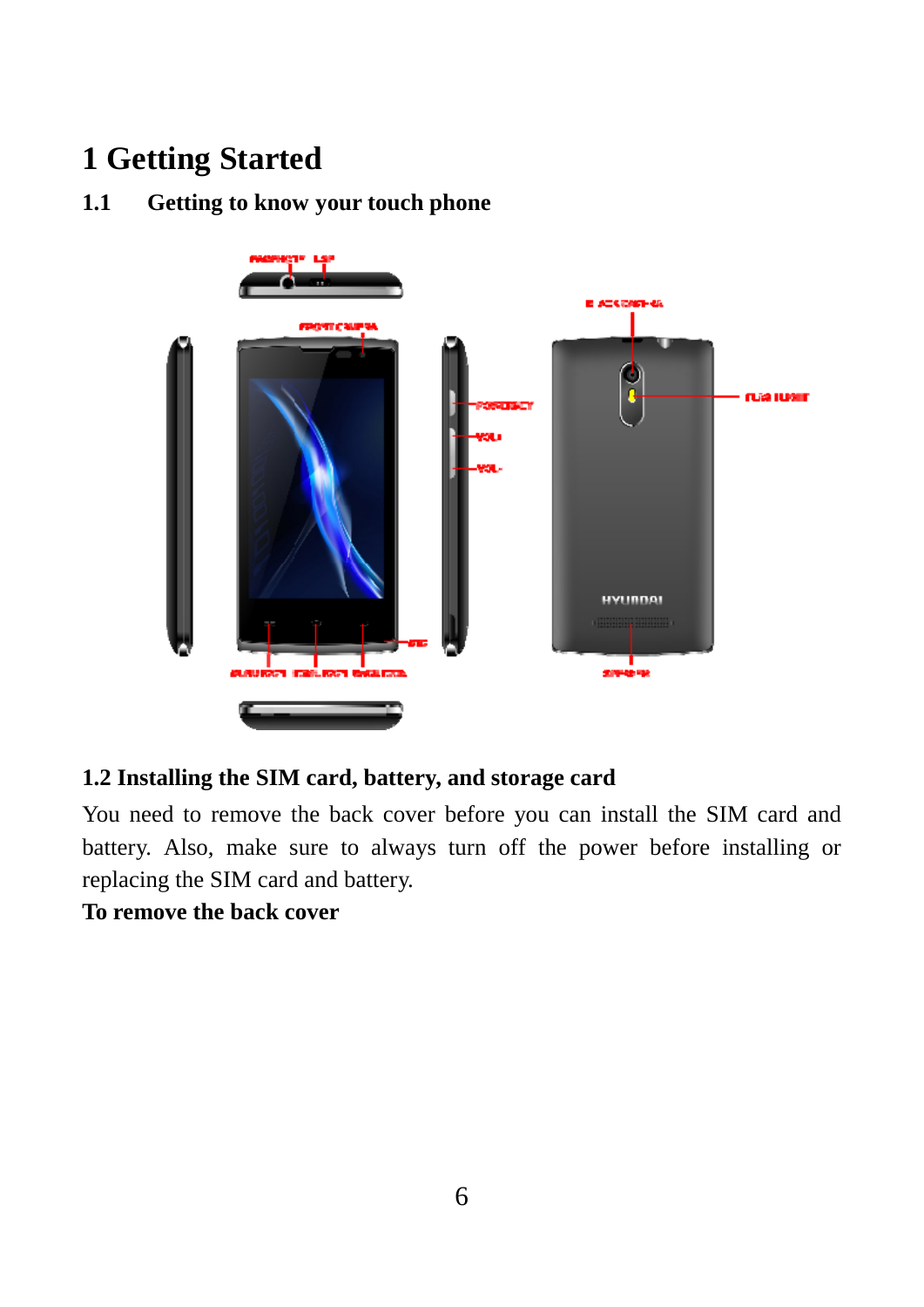

1. Make sure your device is turned off.

2. Firmly hold the device with both hands and the front panel facing down.

3. Push the back cover up with your thumbs until it disengages from the device and then slide it up to remove.

#### **To remove the battery**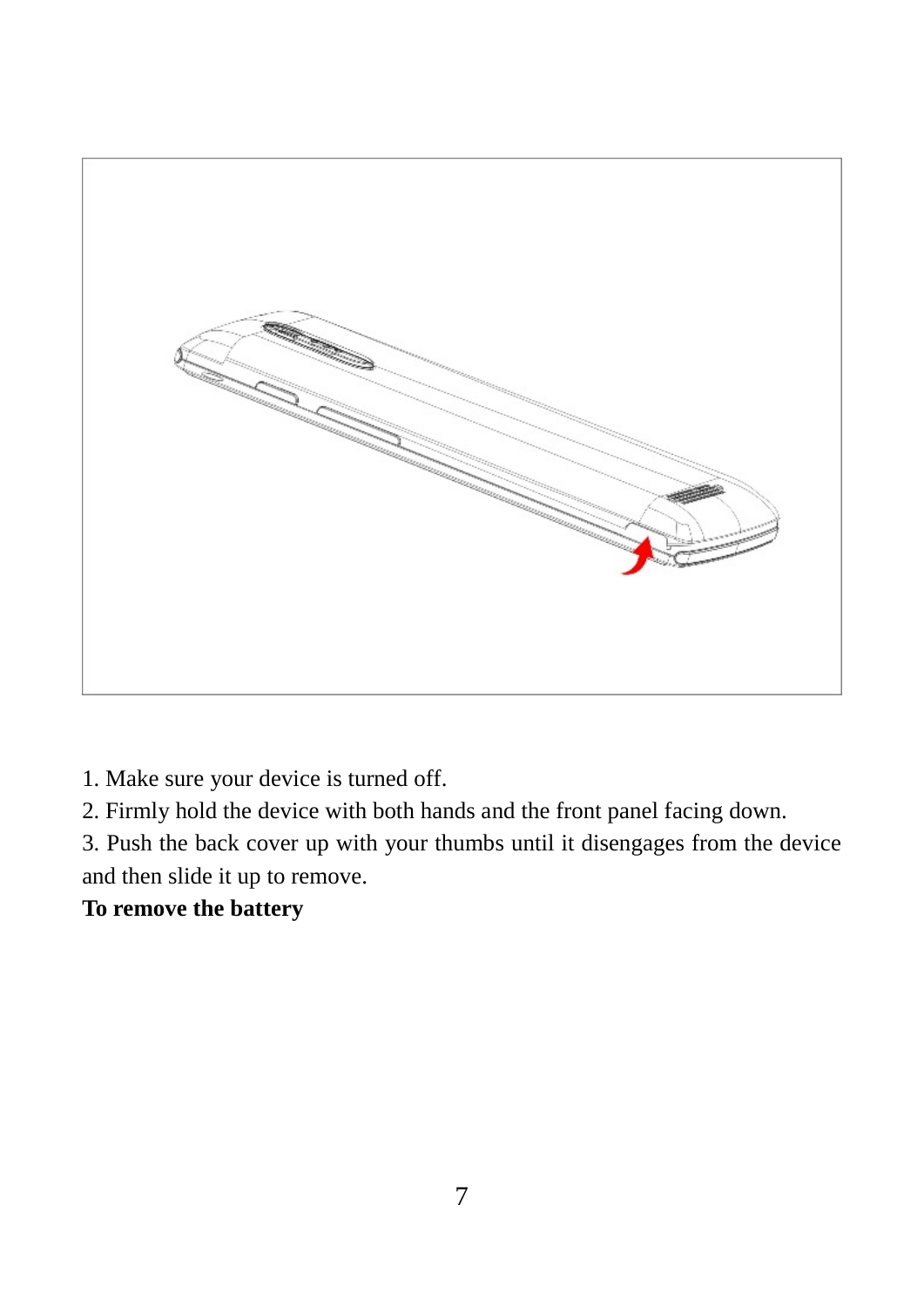

1. Make sure your device is turned off.

2. Remove the back cover.

3. The bottom of the phone has a notch. Lift the battery by the notch to remove it.

## **To install the SIM card**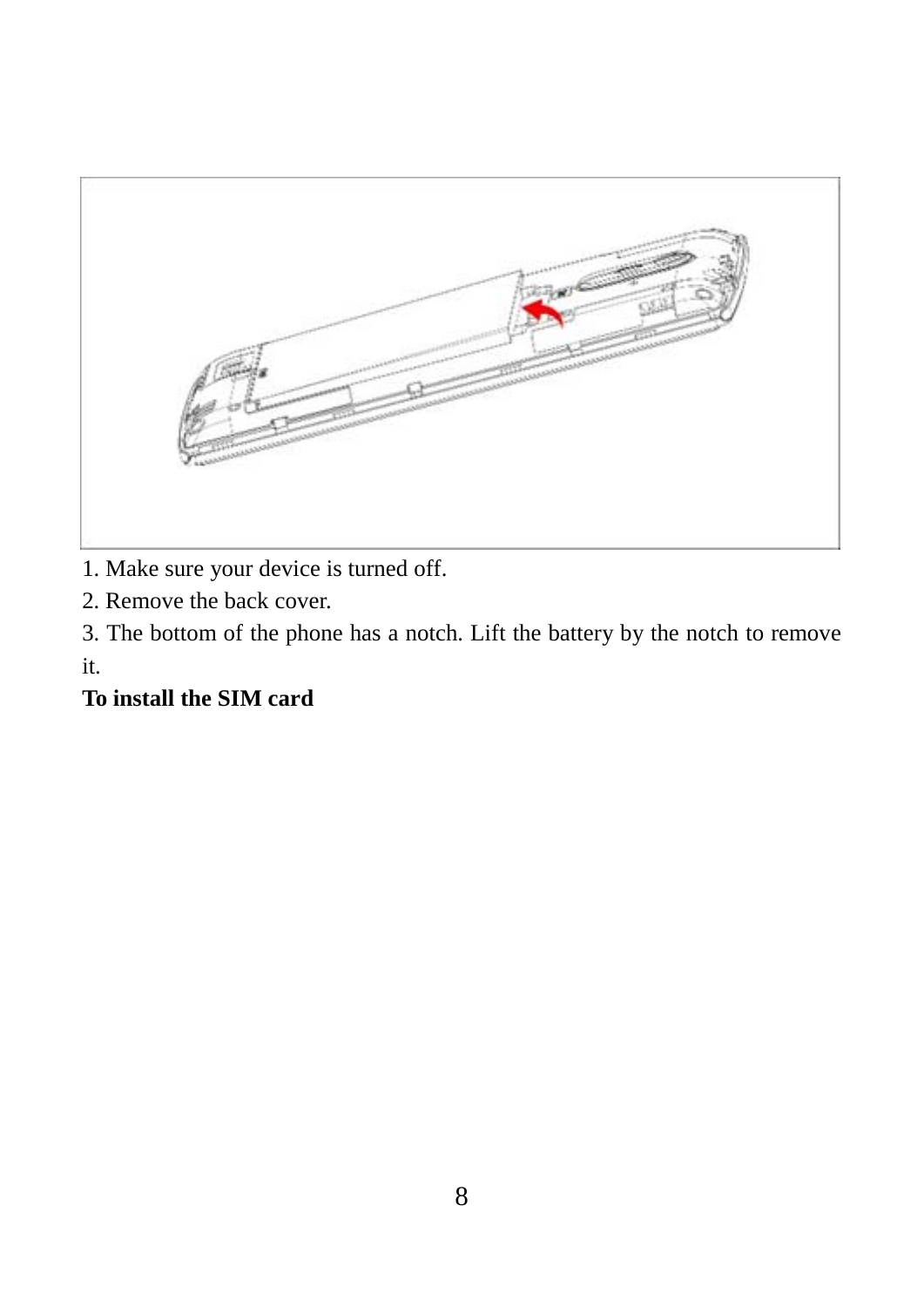The SIM card contains your phone number, service details, and phonebook/ message memory. Your device is supported2G or 3G(WCDMA) SIM cards.

1. Remove the battery if it is installed.

2. Locate the SIM card slot, and then insert the SIM card with its gold contacts facing down and its cut-off corner facing out the card slot.

3. Slide the SIM card completely into the slot.

Note: • The phone can be supported the double SIM cards. The card slot **will besupported 3G (WCDMA), but one SIM card can use 3G networks only.** 

**If you need to use 3G operation, please insert 3G card in the card slot (network type is default 3G, defined in the menu Settings/More settings/ Mobile networks/Network Mode), If insert 2G card in the card slot, you can also use 2G operation only.** 

**• Some legacy SIM cards may not function with your device. You should consult with your service provider for a replacement SIM card. There may be fees for this service.** 

**To install a memory card**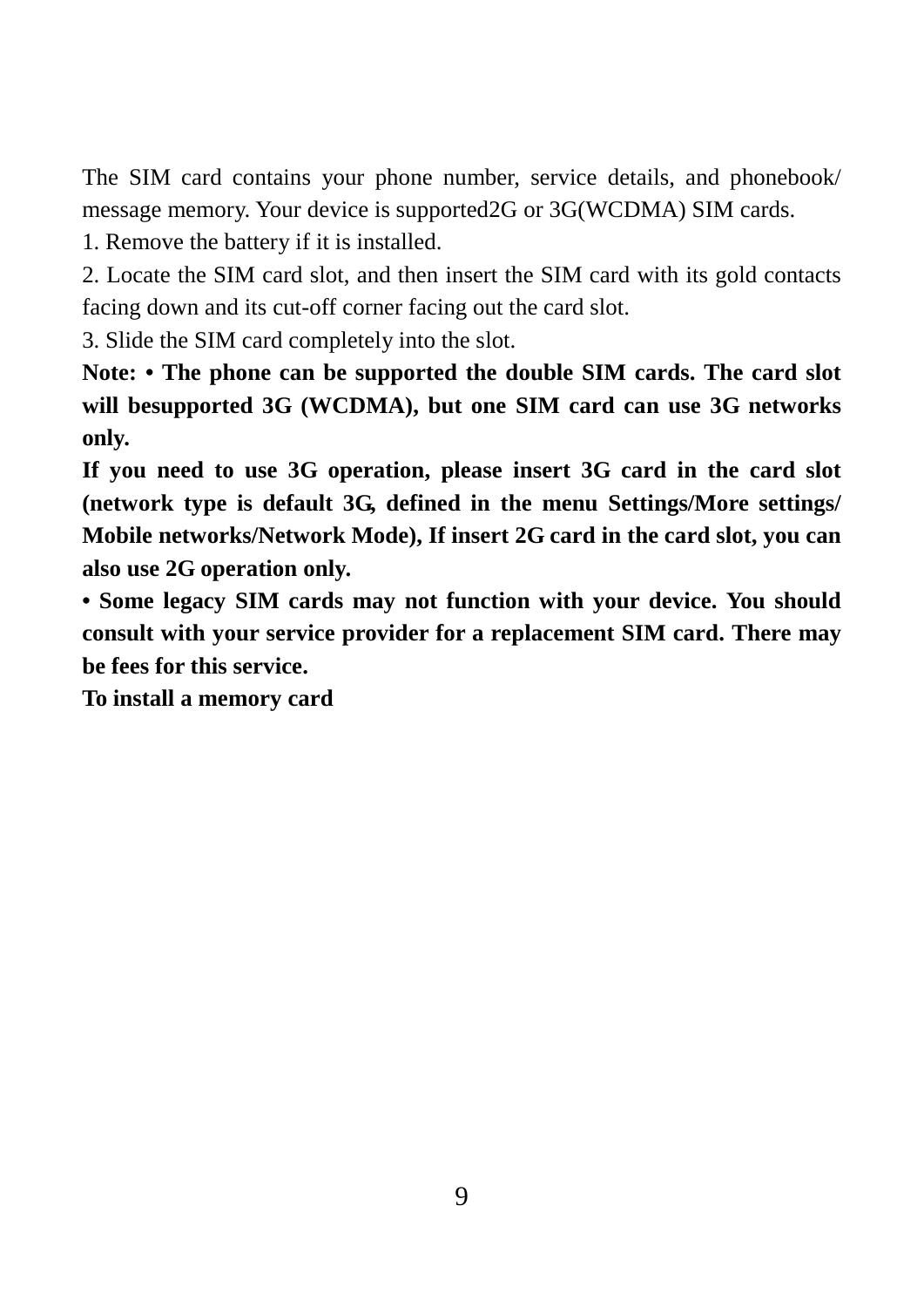

To have additional storage for your images, videos, music, and files, you can purchase a memory card and install it into your device.

1. Make sure that your device is turned off, and then remove the back cover.

2. Locate the memory card slot on the upper part of the exposed right panel.

3. Insert the memory card into the slot with its gold contacts facing down until it clicks into place.

Note: To remove the memory card, press it to eject it from the slot.

#### **To install the battery**

Your device comes with a rechargeable Lithium-ion battery and is designed to useonly manufacturer-specified original batteries and accessories. Battery performance depends on many factors, including network configuration, signal strength, and usage patterns.

Warning: To reduce risk of fire or burns:

• Do not attempt to open, disassemble, or service the battery pack.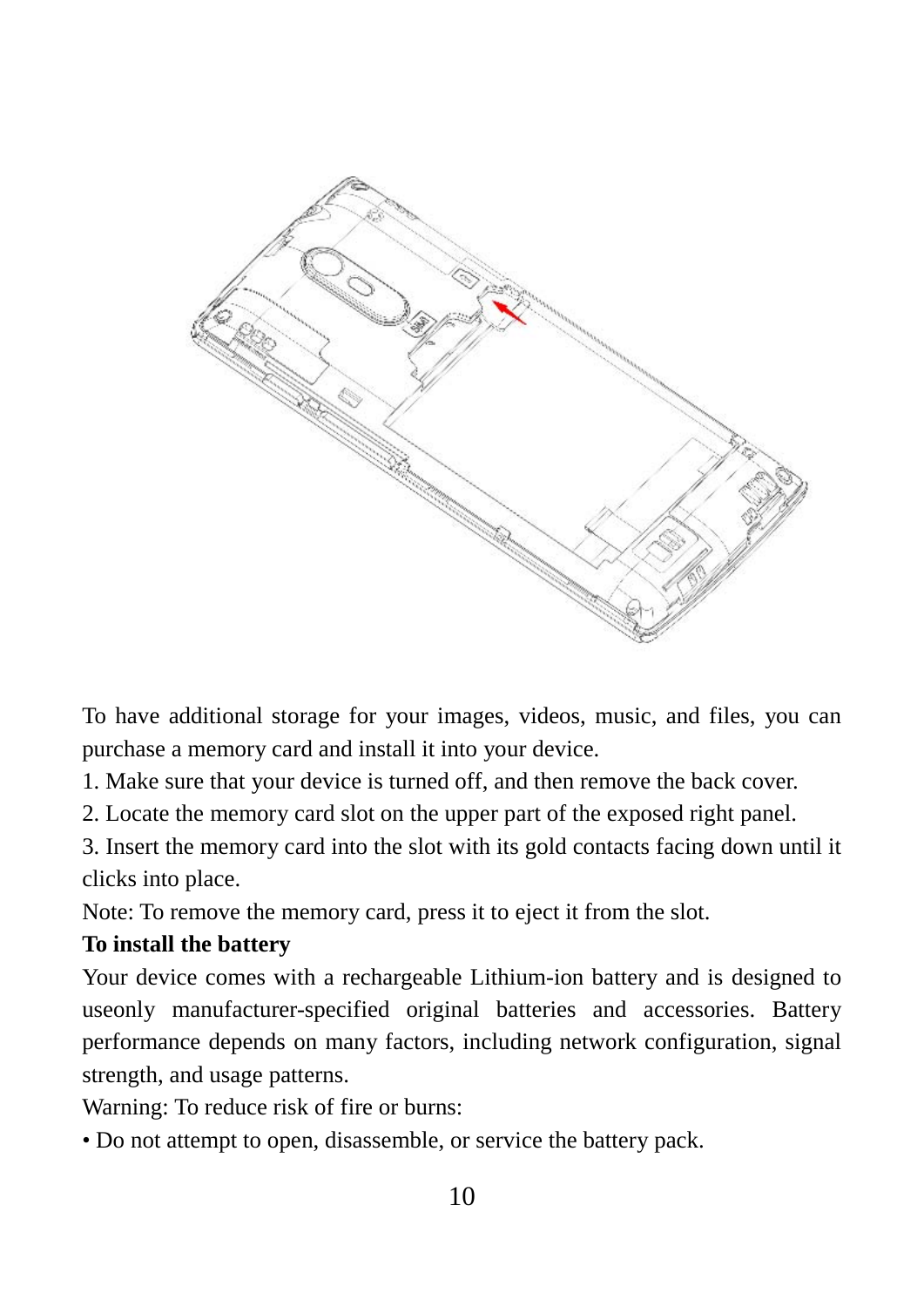• Do not crush, puncture, short external contacts, or dispose of in fire or water.

- Do not expose to temperatures above 60°C (140°F).
- Replace only with the battery pack designated for this product.
- Recycle or dispose of used battery as stipulated by local regulations.

1. Align the battery's exposed copper contacts with the battery connectors at the bottom part of the battery compartment.

2. Insert the contacts side of the battery first and then gently push the battery into place.

3. Replace the back cover.

#### **1.3 Charging the Battery**

New batteries are shipped partially charged. Before you start using your device, it is recommended that you install and charge the battery. Some batteries perform best after several full charge/discharge cycles.

Note: Only the AC adapter and USB sync cable provided with your device must be used to charge the device.

Connect the USB connector of the AC adapter to the sync connector on your device, and then plug in the AC adapter to an electrical outlet to start charging the battery.

As the battery is being charged while the device is on, a charging icon appears in the title bar of the Home screen. After the battery has been fully charged, a full battery icon appears in the title bar of the Home screen.

Warning: • Do not remove the battery from the device while you are charging it using the AC or car adapter.

• As a safety precaution, the battery stops charging before it overheats.

#### **1.4 Starting up the device**

#### **Power on/off**

To power off your phone, press & hold POWER. On release, the Phone options menu opens. Select 'Power off' and confirm.

To power on again, press& hold POWER.

#### **Silent mode**

To silence your phone quickly, press  $\&$  hold the – volume button to zero volume.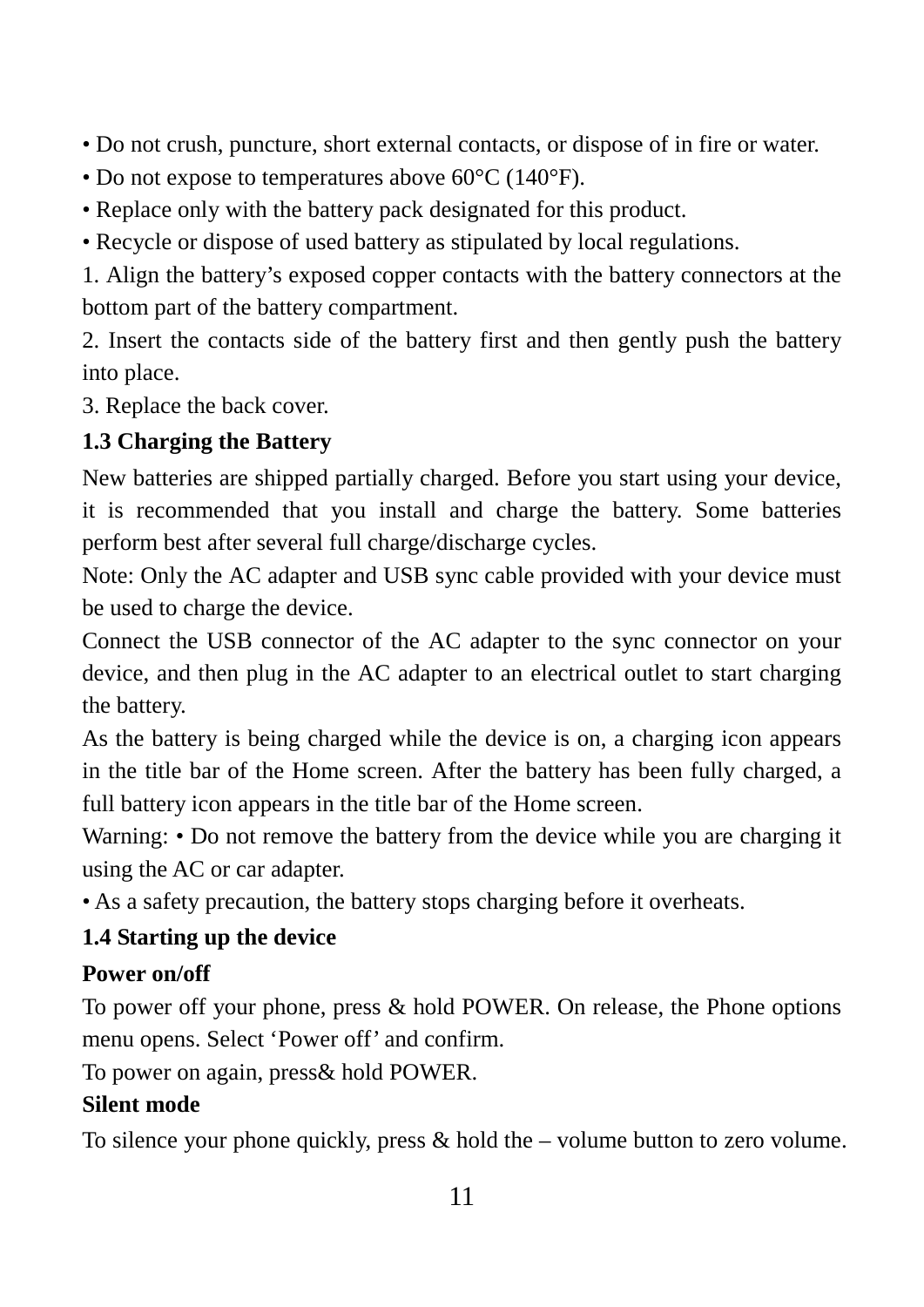Or on the Home screen, touch  $\left(\because \because \right)$  and select Settings >Sound & notification >'Silent' check box.

#### **Screen sleep**

After a period of inactivity, your screen will go to sleep (display will turn black). In sleep, your phone uses less battery power. You can control this behavior: Set screen timeout period

1. On the Home screen, touch $\left(\mathbf{ii}\right)$  and select Settings.

2. Select Display >Sleep. Select a time from the menu.

Prevent sleep while charging

1. On the Home screen, then touch $\left(\mathbf{ii}\right)$  and select Settings.

2. Select Developer options >'Stay awake' check box.

Lock screen  $\&$  put phone to sleep

Except when on a phone call, from any screen, press POWER (immediately). While not on a call, to lock your control buttons and screen from accidental touch activation, press POWER.

You can increase the security of your phone by setting 'Screen lock' pattern. Once set, in order to unlock your screen, you'll have to draw the correct unlock pattern. You can set your screen unlock pattern as follows:

1. On the Home screen, touch $(ii)$  and select Settings.

2. Select Security and then scroll down to 'Screen lock' pattern.

3. Set or change your unlock pattern by selecting 'Screen lock' pattern, as applicable.

4. Follow the prompts to define your pattern.

Note: You must slide your finger along the screen to create the pattern, not select individual dots. Connect at least four dots.

If you want your pattern to be hidden as you draw it, clear 'Make patternvisible' check box.

## **Home screen**

The Home screen is your starting point for using all the applications on your phone. You can customize your Home screen to display applications, shortcuts, and widgets as you like.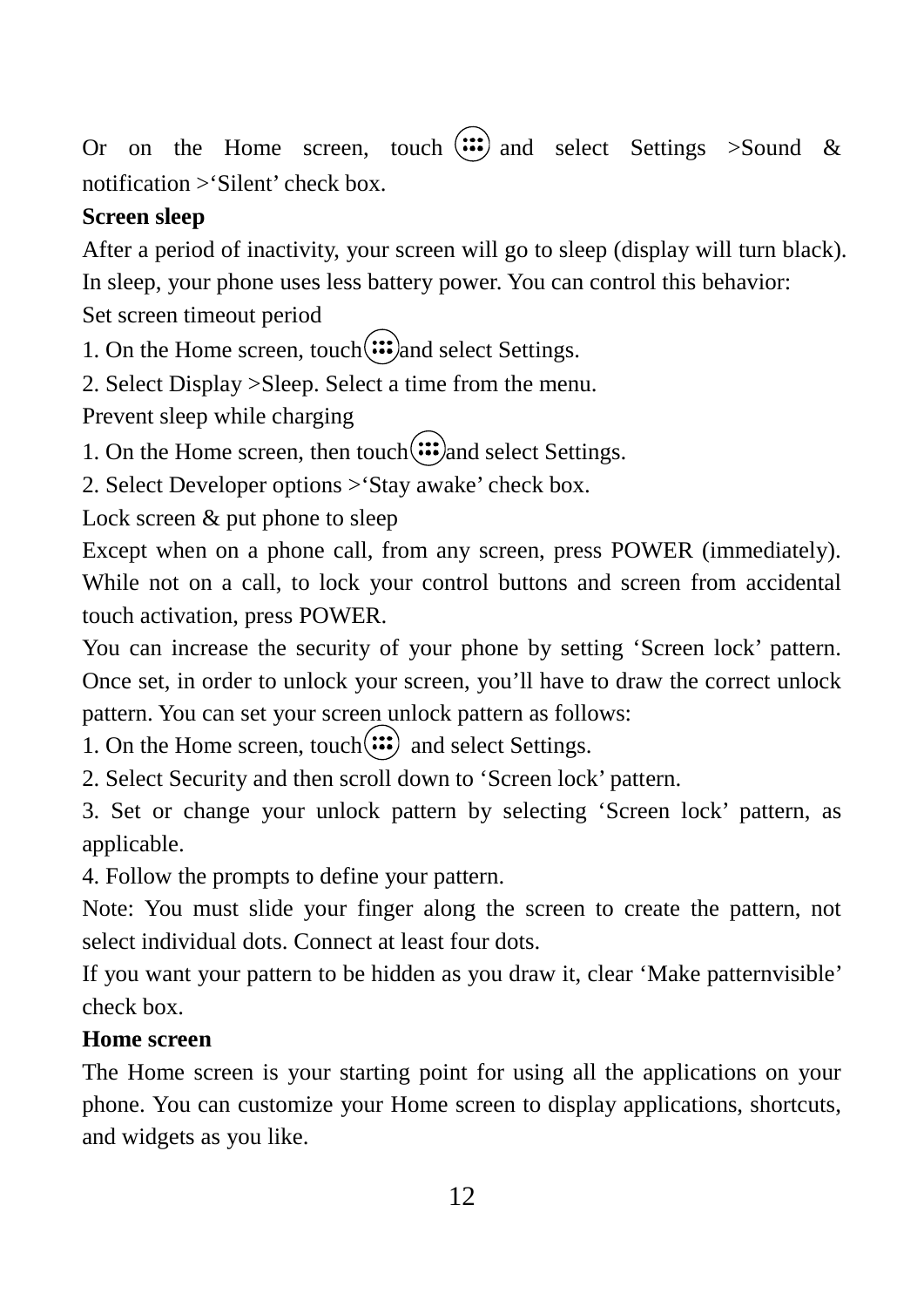1. The Home screen actually extends beyond the screen width. On Home screen, slide your fingertip left and right along the screen to reveal the full width of the Home screen. This additional space gives you more room to customize Home with applications, shortcuts, and widgets.

2. Create Home screen shortcuts and widgets:

• On Home screen, touch MENU or touch and hold the blank screen to select 'WIDGETS'.

• Touch and hold to pick up an Application shortcut, a Shortcut to some of your saved information (such as a play list), a Widget (a clock or picture frame) for your Home screen. You can place the widget slide your fingertip right along the screen to reveal the width of the Home screen.

• The application, shortcut, folder, or widget appears on Home screen.

3. To create an application shortcut quickly, touch the application tab to reveal all the application icons, then touch  $\&$  hold an application icon. Its shortcut is added to the Home screen.

4. To remove a shortcut or widget from your Home screen, touch & hold the item to enter 'Remove mode'. Drag the item to 'Remove' button and release. You'll know when your item is in 'Remove' because the item and the tab will turn red.

5. Move objects on the Home screen

• To move an icon or other item on the Home screen, you must first touch & hold it to enter 'Remove mode'. The object will magnify when it's ready to be moved.

• Without lifting your finger (or you'll drop out of remove mode), drag the object to the new position. To move an item to a section of the Home screen not in view, move it to the edge of the screen and hold it there for a moment. The screen view will shift; position the object and release.

#### **1.5 Status Icons**

#### **Connection status icons**

Along the top of your phone screen is the status bar. On the left side, icons will appear, notifying you of a new message, upcoming calendar event, or something else you should notice. On the right side of the status bar, you'll see connection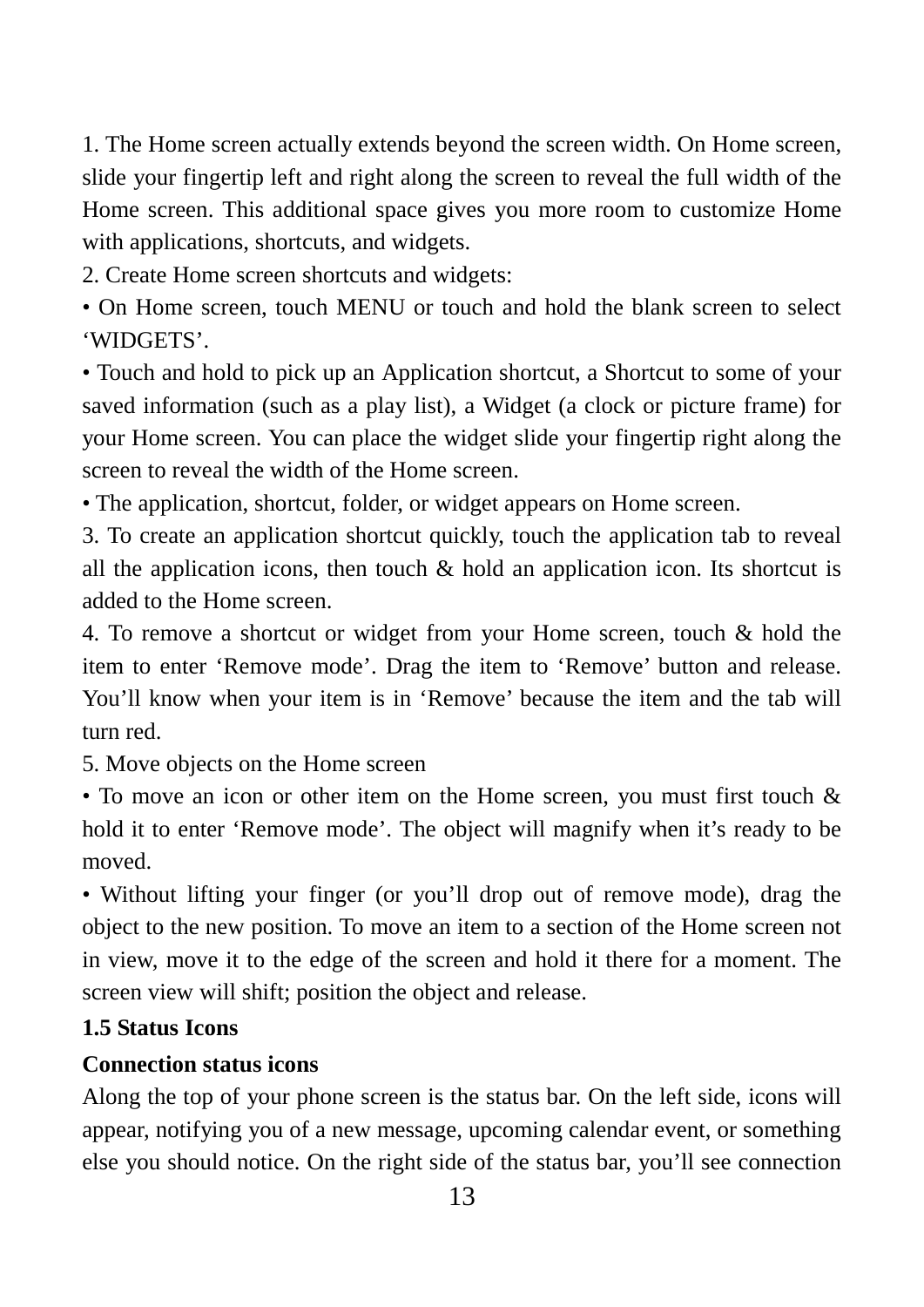#### status icons.

|                   | Network signal                | $\blacktriangle$                | Sign-in/sync error                             |
|-------------------|-------------------------------|---------------------------------|------------------------------------------------|
| EZ                | EDGE,<br>service<br>connected | $3G^{36}$                       | WCDMA<br>service<br>connected, data<br>flowing |
| $\mathcal{L}$     | Call forward                  | $\bullet$                       | Song is playing                                |
| $\tilde{\bullet}$ | Missed call                   | $\overline{\blacktriangledown}$ | <b>WLAN</b><br>service<br>connected            |
| P                 | <b>SMS/MMS</b>                |                                 | Call in progress                               |
| ♡                 | Alarm is set                  | ෑ                               | Wireless services are<br>off (Airplane mode)   |
| վ∏⊪               | Ringer is off                 |                                 | Phone on mute                                  |
| ∦                 | Bluetooth is on               |                                 | Battery is low                                 |
| Ψ                 | Connected the PC              |                                 | Battery is very low!                           |
|                   | the<br>Connected<br>earphone  |                                 | Battery is charging                            |

#### **Read your notifications**

When you see a notification in the status bar, touch the bar and slide your finger down the screen to open the list of notifications displayed in the sliding window. Ongoing notifications report activities such as call forwarding ON, current call status, song playing.

Notifications report the arrival of new messages, calendar events, and alarms. You can clear notifications list by selecting 'Clear' notifications at the bottom of the notifications window.

To open the message, reminder, or other notification, you can touch the items. To close the notifications window, slide your finger up the screen.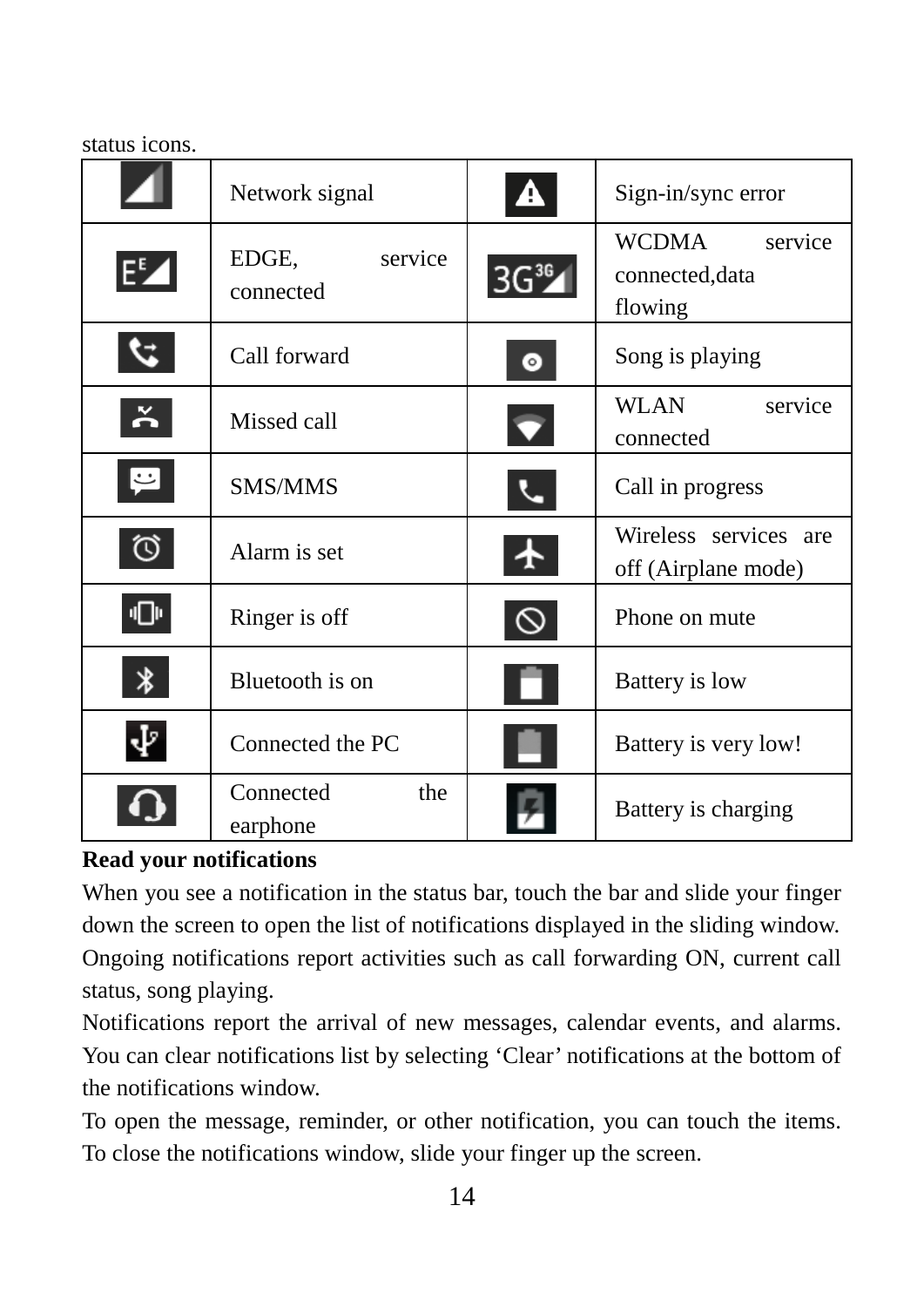**Notes: On the home screen, touch the bar and slide your finger down the screen to open the list of notifications displayed in the sliding window, you can touch the icon <b>o** on the top of the screen to enter the shortcuts **screen, such as Airplane mode, Wi-Fi, Bluetooth, Data connection, Airplane mode, Brightness, you can open or close the selected function directly.** 

## **2 Using phone features**

## **2.1 Turning the phone function on and off**

## **To enable or disable Airplane Mode**

In many countries, you are required by law to turn off the phone while on board an aircraft. Another way to turn off the phone function is to switch your device to Airplane Mode.

When you enable Airplane Mode, all wireless radios on your device are turned off, including the phone function, Bluetooth, and WLAN.

1. Touch $\langle \mathbf{ii} \rangle$ > Settings >More settings>Airplane mode.

2. Touch 'Airplane mode' to enable or disable.

When you disable Airplane mode, the phone function is turned back on and the previous state of Bluetooth and WLAN are restored.

## **Adjusting the volume**

Press Volume button on the side of the phone to show the volume screen.

If the phone is in vibrating mode, the voice will be muted automatically and the device will vibrate when there is an incoming call.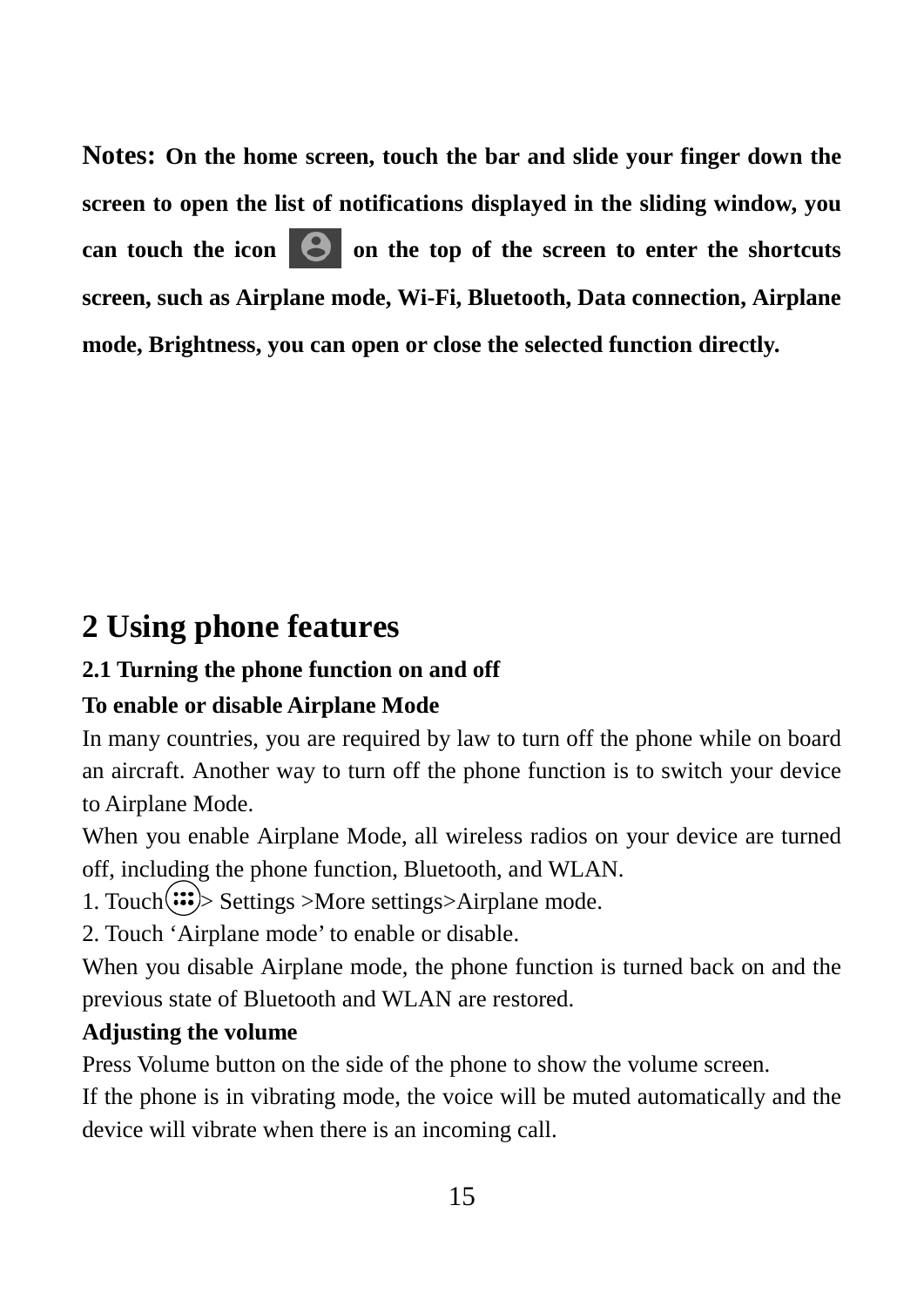## **2.2 Making a call**

On Home screen, you can touch  $\langle \mathbf{:::} \rangle$ >Phone to enter the dial screen.

1. Touch the on-screen dial pad to enter a number, touch 'Delete' button to delete numbers you've entered. Touch & hold to delete all the numbers in the field.

To dial a call, touch 'Call' button to make a call.

To end a call, touch 'End' button (Red icon).

2. On the dial screen, touch Call history tab (Recents) to show the call records,select an entry listed in the log to call the number.

3. Also, enter Contacts that the contacts with phone numbers are listed. Select a contact, and then select the phone number to dial the call.

#### **2.3 Answering and Ending a call**

When you receive a phone call, the incoming voice call screen will appear, allowingyou to either answer or ignore the call.

1. To answer an incoming call, slide 'ANSWER' (Green icon) button rightward.

2. To reject a call, slide 'REJECT' button (Red icon) button leftward.

#### **2.4In-call options**

While on a call, reveal the in-call options: Speaker, Mute, Hold, End.

Note that if Bluetooth services are on and you are connected to a hands-free device, the more menu indicator will show Bluetooth on.

1. Speaker: To use the speaker, select 'Speaker' so it shows a green bar. To turn it off, select it again so the bar is unfilled. The status bar will display this icon when the speaker is on.

2. Mute: To mute your side of the conversation, select 'Mute' so it shows a green bar. To turn it off, select it again so the bar is unfilled. The status bar will display this icon when Mute is on.

3. Hold: To put an active call on hold, select 'Hold' so it shows a green bar. To resume the call, or take the call off hold, select it again so the bar is unfilled. If you take a call while already on a call, the first call will be placed on hold automatically. The status bar will display this icon when a call is on hold.

4. Add call: If you need to enter numbers while on a call,touch 'Add call'.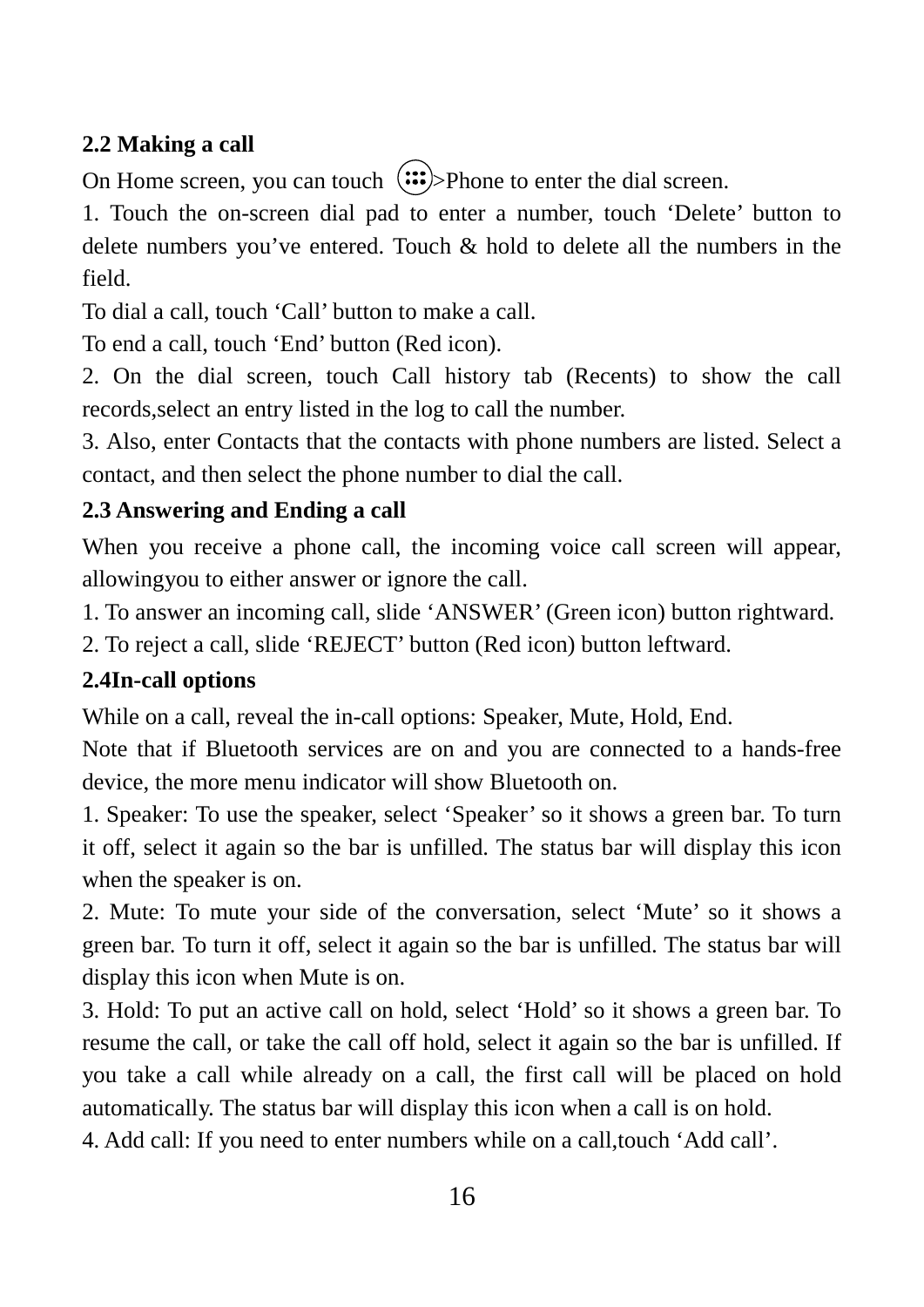5. Incoming call:During call in progress, if you are on a call ("call in progress") when another call comes in ("incoming call"), you have a few choices:

•Answer the incoming call and place the call in progress on hold. To switch calls at any time, touch 'Swap calls'.

•If you don't want to interrupt your call in progress, then touch 'END'.

•If you have one call in progress and one caller on hold, to end both calls, touch 'End all'.

6. While on a call, you can conference up to six callers, counting yourself. Note that you can also have an additional caller on hold during a conference call, regardless of how many participants are on the conference.

Note: Whether the group call function can be used depends on whether the network operator supports and provides such function as well as whether you have applied for such function. Please contact network operator for details.

#### **2.5 Using call history**

1. The missed call icon  $\blacksquare$  appears in the title bar when you missed a call.

2. Use 'Call history' tab to check who the caller was, or view all your dialed numbers, and received calls. To open 'Call history' tab, touch 'Call history' button in the phone screen to enter the call history list.

3. Scroll to select the contact or number you want to dial, touch 'Call back' button.

4. Tap and hold the selected contact you want to call, and then you can make to do the following options of call, edit number before call, send text message or remove from call log phoneon the shortcut menu.

#### **2.6Call settings**

On the dialing screen, press MENU>Settings to enter Call settings menu, you can make the operation of call settings and general settings.

## **3 Setting on your device**

Control phone-wide settings from the Home settings screen: touch $(ii)$  and select Settings.

#### **3.1 Wireless &networks**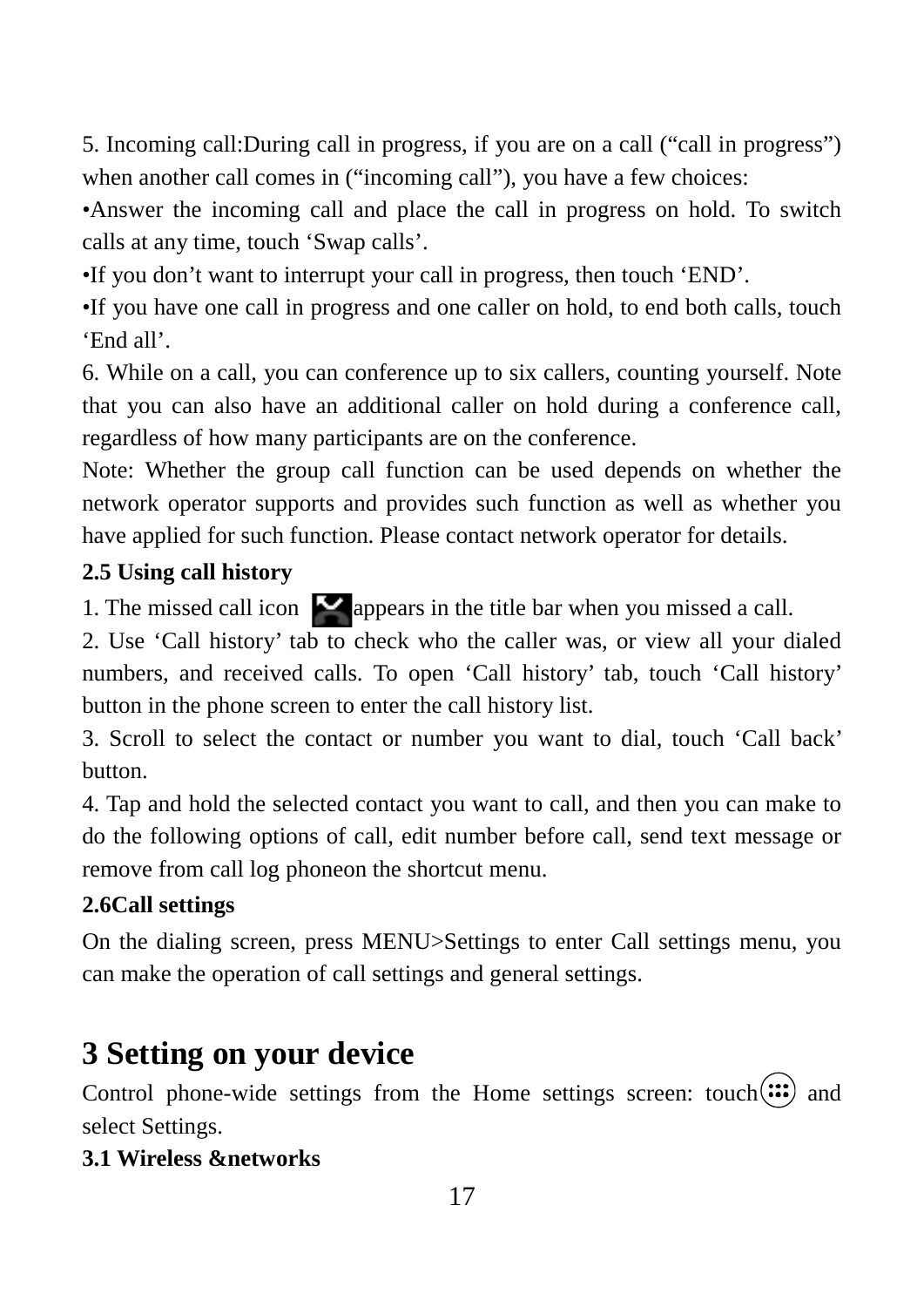Wi -Fi

1. Select this check box if you prefer to use Wi-Fi for your data connection.

2. Wi-Fi settings: Open the Wi-Fi settings screen; select it from the network list.

Provide your username or password if required.

## Bluetooth

1. Use this check box to turn Bluetooth services on or off.

2. With Bluetooth services on, you can touch MENU to open the Bluetooth settings screen.

### SIM cards

You can select to set the information of the SIM card, and activate or deactivate data connection.

### More settings

Airplane mode on/off: When airplane mode is selected, all wireless connectivity is off. This icon  $\bullet$  will display in the status bar when airplane mode is selected.

Mobile network

• Select data roaming capability.

• Select a wireless operator network - Scan for all available networks, or select a network automatically.

• Add or edit network Access Point Names (APNs) - Do not change this setting unless advised to do so by your wireless operator!

## **3.2Device**

Display

Brightness: Select to open the brightness control, and then slide your finger along the brightness bar to set the level. In sunlight, increase the level.

Sleep: Select to decide how long your phone must be inactive before the screen turns off.

## Sound & notification

Select one user profile that you want and enter the following options:

Volumes: Select to open the volume control, and then slide your finger along the volume bar to set an incoming call ring volume or alarm, playing back music, videos.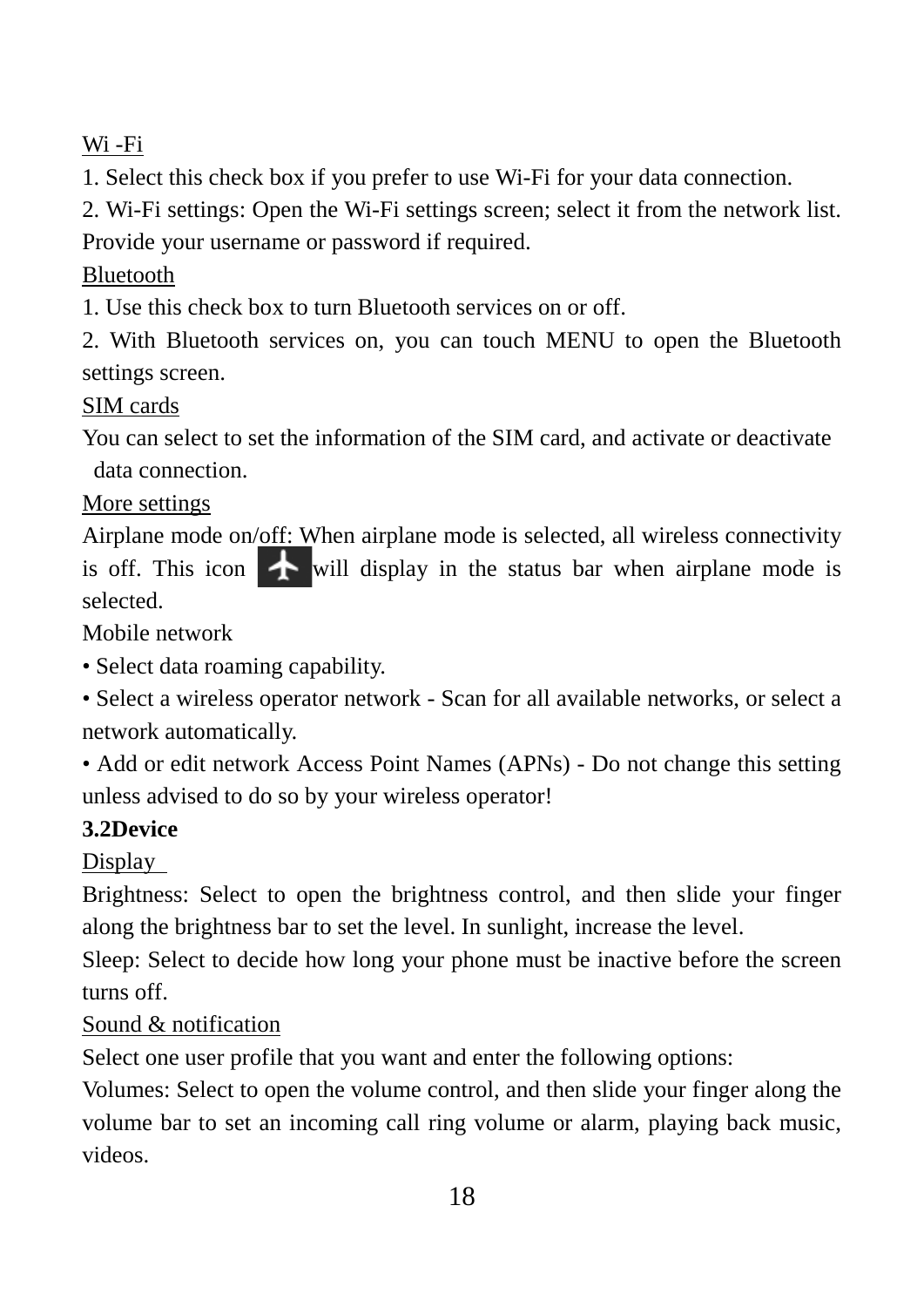Phone ringtone: Select to decide on a ringtone to use for incoming calls. Note that you can override this setting for individual contacts in the Edit contact details screens.

Default notification sound: Select a ringtone to use for a notification (e.g., new message). Note that you can override this setting for new Calendar event notifications, text and multimedia message notifications. Go to the applicationssettings screens to select specific ringtones.

Vibrate: Select to have your phone vibrate for incoming calls.

Dial pad touch tones: Select to have a tone sound when you use the on-screen Dialer.

Touch sound: Select to have a sound play when you select an item on the screen either using touch.

Storage

View and manage the data storage on your phone.

Memory card: Monitor and manage the use of your Memory cardfrom this screen: 1. View how much space you are using on your memory card.

2. Select to use your memory card as USB mass storage when your phone is connected to your computer (selected by default)

3. Unmount/eject your memory card from your phone. Note that when your phone is connected to your computer via USB, you cannot view pictures or play any media stored on the card from your phone.

Internal phone storage: Reports how much internal storage is free.

Apps

View all the applications stored on your phone and how much space they occupy. If you've downloaded an application from Android Market, you can uninstall it from this screen. Select a specific application to:

1. Clear your user data (if you have any associated with a particular application).

2. Disassociate the application with any actions.

3. Uninstall - If you've downloaded an application from Android Market, you will be able to uninstall it from this screen by selecting Uninstall.

**3.3 Personal**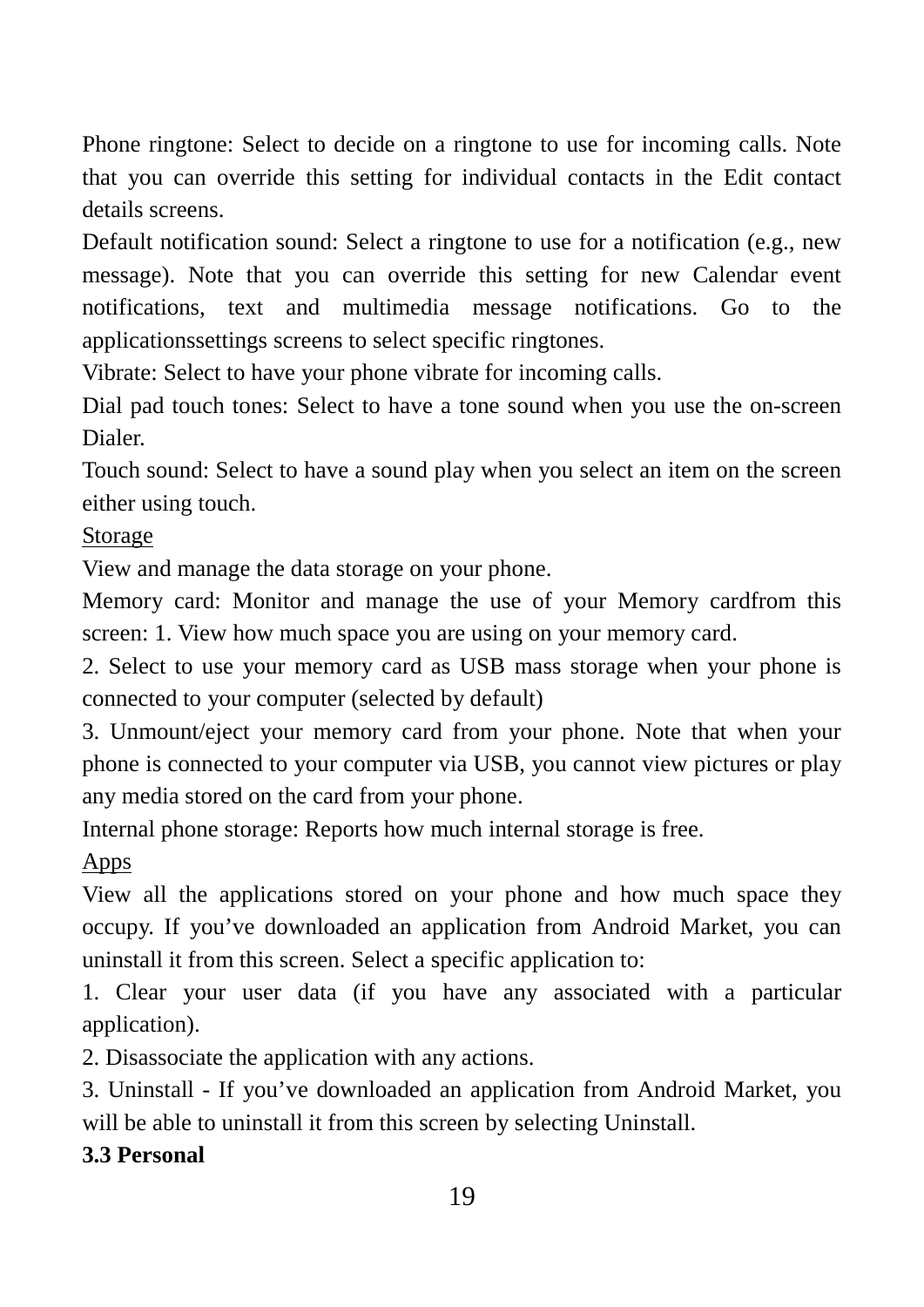Location

Select a source for determining your location.

Security

Screen unlock pattern: Create a pattern you will be asked to draw before your screen will unlock. You can select to make the pattern visible or invisible as you draw it.

SIM card lock settings: Lock your SIM card for extra security. You can also change your SIM card PIN from this screen. If you don't know your SIM PIN, you can obtain it from your wireless operator.

Visible passwords: Select to have your password display as you type it.

Unknown sources: Select this check box if you want the ability to download applications from the Web. With this check box not selected, you will only be able to download applications from Android Market. To ensure your personal data and phone remain secure; it is recommended you not select this check box.

Accounts

Turn on/off synchronization for all services.

Backup & reset

You can select to reset your phone to factory settings. This will erase all your data from the phone and require you to sign in and go through the setup screens to use any of the applications.

#### **3.4 System**

Date & time

Set time, time zone, and date: Use Automatic unless you need to override the network values.

Time format: Select from 12 or 24hour formats.

Date format: Select from a variety of formats.

Developer options

If you are an application developer, you may be interested in these settings:

USB debugging: If you want be able to communicate with your phone directly via USB, select'USB debugging' check box.

Stay awake: To prevent your phone from sleeping while charging (via power adapter or USB), select 'Stay awake' check box.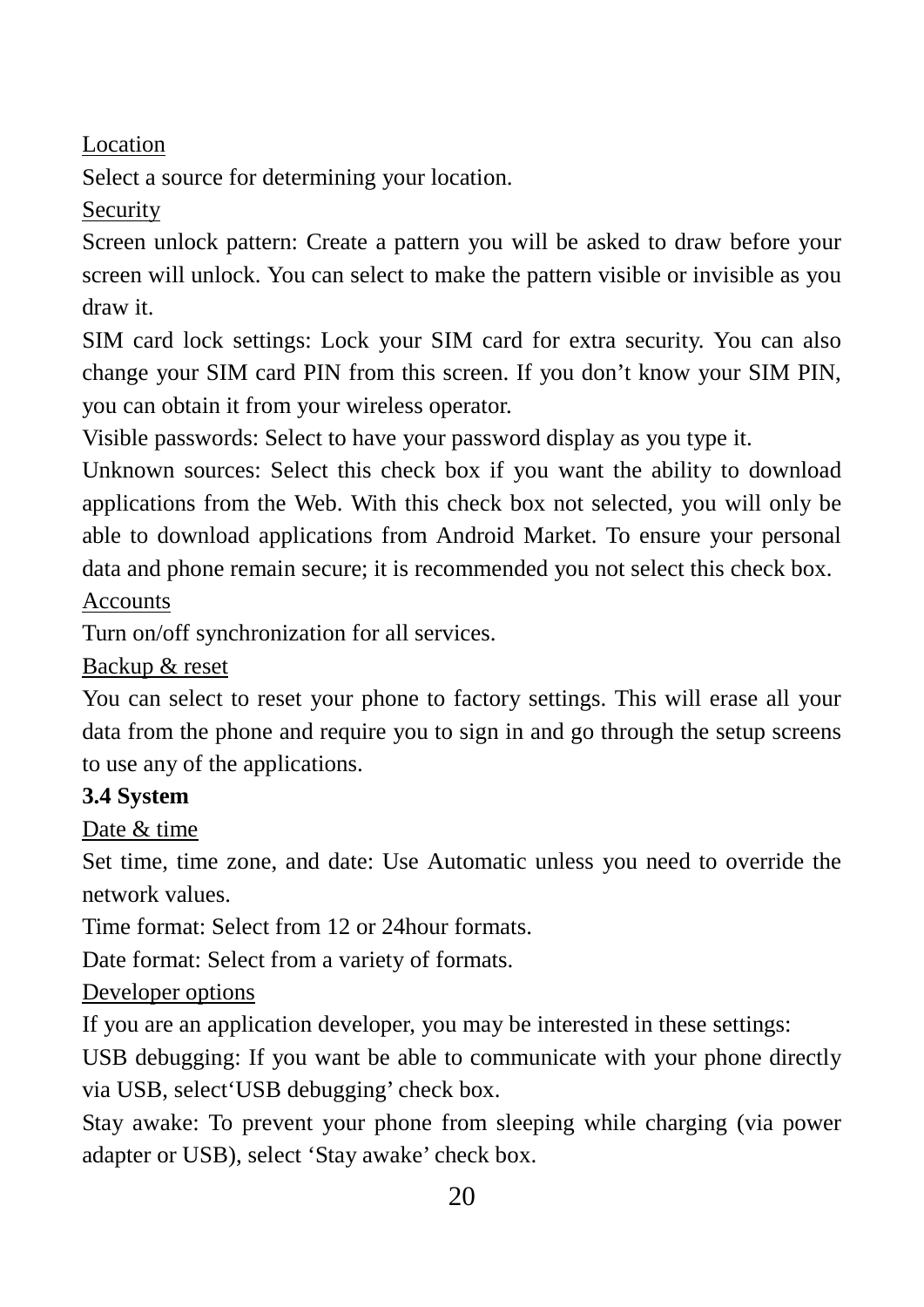#### About phone

View your phone Status: This screen lists a variety of information, including your phone number, the network you are currently using, the type of network, signal strength, whether you are roaming or not, any WLAN addresses you're connected to, and more.

View the model number and version information for your phone.

## **4 ActiveSync**

### **4.1 Data synchronization**

Some applications on your phone (Contacts and so on) give you access to the same personal information that you can add, view, and edit on your computer using Web applications. This means that when you add, change, or delete your information in any of these applications on the Web, the updated information also appears on your phone, and vice versa. Also, if you lose your phone or if your phone is destroyed, your personal information is not lost and will appear, as before, on a replacement phone.

This mirroring of information happens through over-the-air data synchronization, or data "syncing". Data syncing occurs in the background and shouldn't ever get in your way. You'll know your data is being synchronized when you see this icon in the status bar:

Because sending large amounts of data back and forth over the air can take time and require considerable bandwidth, there are some settings on the phone that allow you to control data sync.

#### **Sync by application**

To control synchronization Contacts, you can do the following:

1. On the Home screen, then touch $\left(\mathbf{ii}\right)$  and select Settings.

2. Select Accounts. When any of the applications are synchronizing, you will see the "sync" icon  $\bigodot$ . You will also see the last time your data was synchronized.

3. By default, the personal information in Contacts will sync whenever you make a change or receive a new message. You can change this behavior: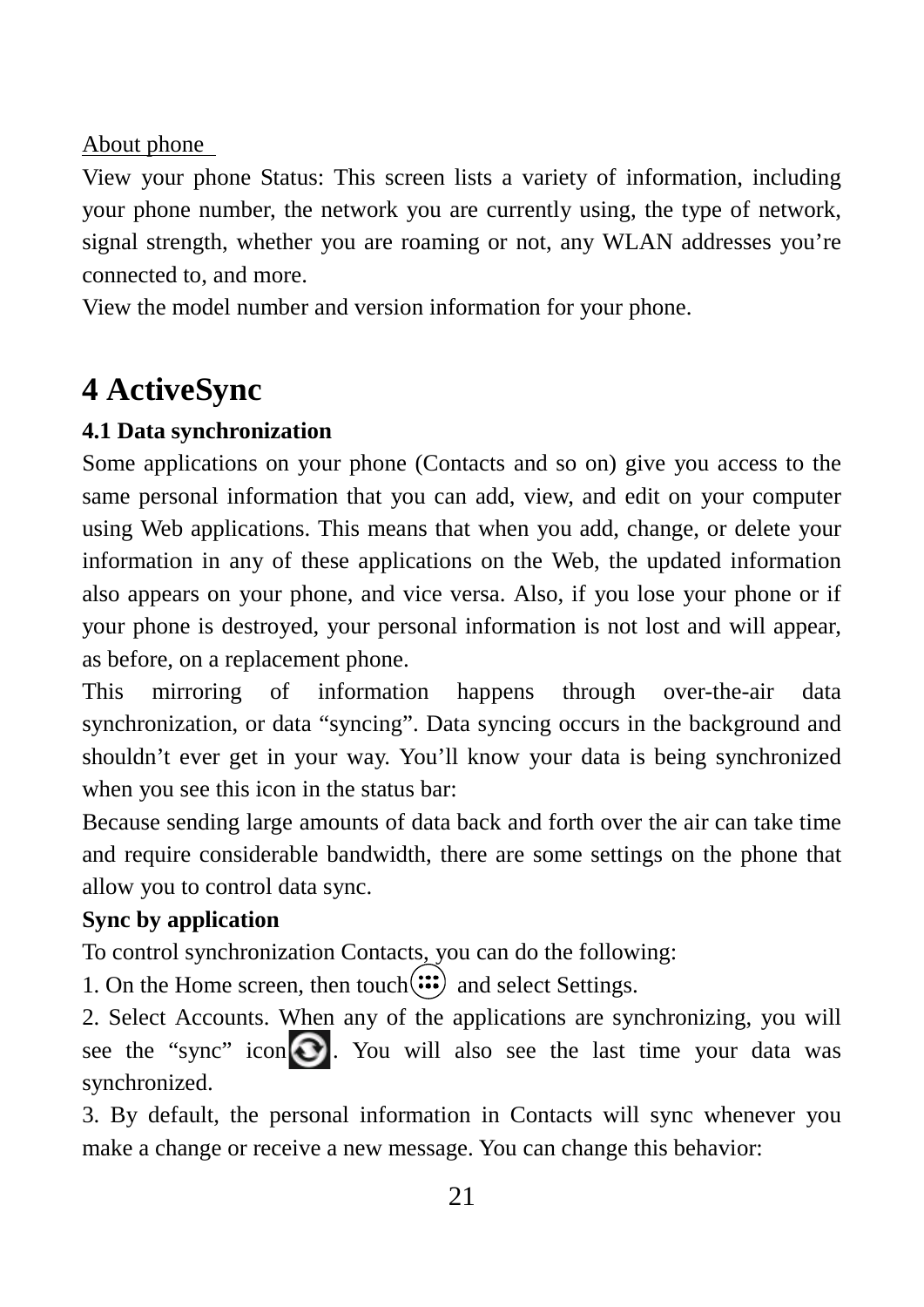Auto-sync: When selected, Auto-sync will sync Contacts automatically, as you make changes or receive new messages. When OFF, information will not be synced automatically, although you can force sync by using the individual application check boxes described below.

### 4. Sync problems:

If you see this icon  $\bigcirc$  to the left of the sync check box, then there was a temporary problem with the data synchronization. Check your data connection and try again later.

### **4.2 Bluetooth**

You can use Bluetooth to send and receive calls using a headset or hands-free car kit.

#### **Turn on Bluetooth services**

1. On the Home screen, then touch $\left(\mathbf{ii}\right)$  and select Settings.

2. Select Bluetooth, and then select'Bluetooth' check box to turn on Bluetooth services.

3. When on, the Bluetooth icon appears in the status bar.

#### **Discoverability**

By default, your phone is "discoverable" when turned on the Bluetooth. This means other Bluetooth devices will see your phone in their scans for Bluetooth devices.

#### **Name your Bluetooth device**

1. Make sure you have turned Bluetooth on.

2. Select Settings >Bluetooth> Bluetooth settings (touch MENU)>Rename this device.

3. Type the name for your device in the dialog box, and then select 'OK'.

4. Your new device name appears on the Bluetooth settings screen.

## **Pair & connect with Bluetooth devices**

Before your phone can communicate with a Bluetooth headset or hands-free car kit, the devices must "pair", then "connect":

1. Make sure you have turned Bluetooth on.

2. Your phone starts scanning for Bluetooth devices within range. As they are found, the devices appear in the list of Bluetooth devices.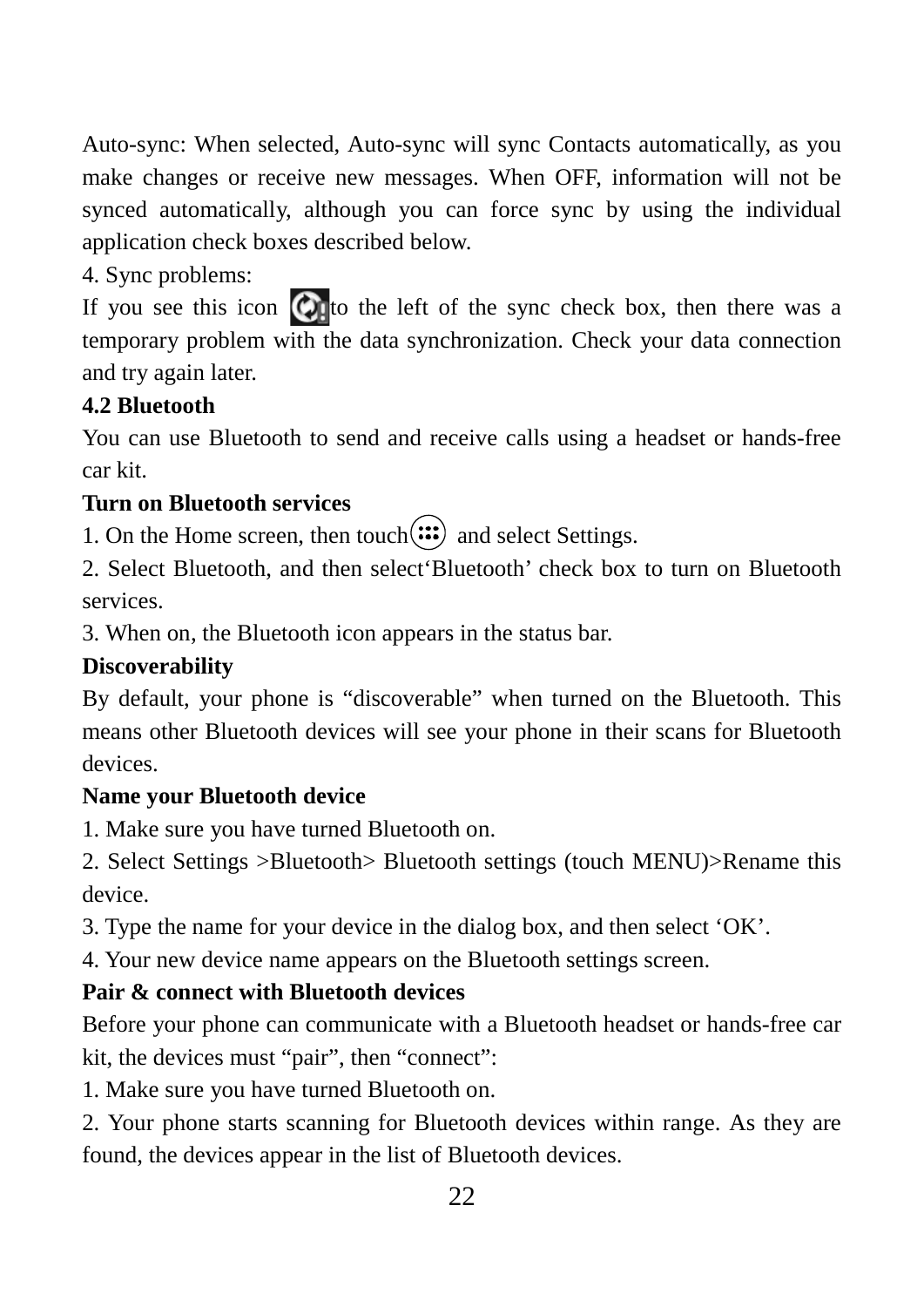3. To pair with a device in the list, select it.

- 4. Type the device's PIN and then'Pair'.
- 5. Once paired, select the device name to connect.

6. Pairing and connection status appear under the device name.

7. Once the other Bluetooth device shows "connected" status, you can start using it to make and receive phone calls.

8. To un-pair with a device, touch the icon on the side of device to open the context menu. Select Un-pair, as appropriate. If you select 'Un-pair'when connected, you will be disconnected as well.

Notes: The phone supports only the headset and hands-free Bluetooth profiles, so if you try to connect to a device that is not a headset or hands-free car kit, then you will receive an "unable to connect" message.

If you pair with a second headset while connected to the first, the first headset will remain connected. To switch connection to the second headset you must manually select that headset again after pairing.

#### **Rescan for Bluetooth devices**

If you want to update the list of Bluetooth devices, select "Refresh".

## **5 Contacts**

The contacts on your phone are synced with your account contacts stored on the Web.

To view the contacts on your phone, touch $(ii)$  and select Contacts.

Contacts belonging to a specific group (you can choose which group) are listed in the Contacts tab. Only those contacts you star as "favorites" are listed in the Favorites tab. Browse through your contacts by sliding your fingertip up and down on the screen. Another way to find a contact quickly is to use "SEARCH" button, input the first letter of the name you're looking for and touch search icon, the matching contacts are appeared on the screen.

From the Contacts tab, you can:

1. Go to Contact details: Select the contact's name to open the Contact details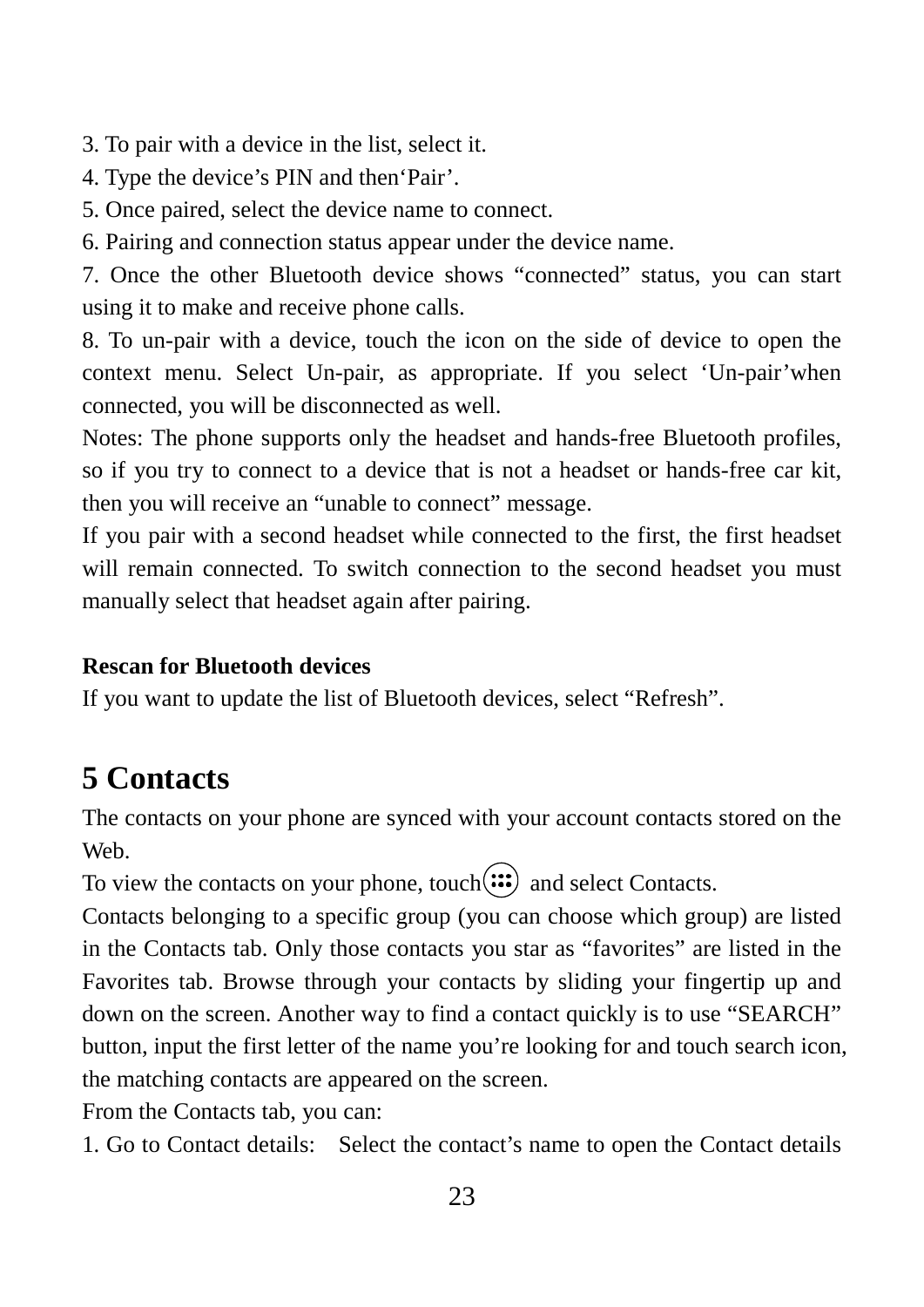screen, where all screen the information you've saved for this contact is displayed.

2. Take action on a contact: On the Contact details screen, you can view call the contact's number, send a text message, add or remove a star or edit the contact details.

3. On the Contact details screen, press MENU to open the context menu. From the menu you can select to share, place on home screen, or print the contact.

#### **Add a contact**

1. On the Home screen, then touch $\left(\mathbf{ii}\right)$  and select Contacts. Your contact list appears.

2. Touch the '+ 'icon on the right-down of the screen to addnew contact.

3. Add all the information you want to store for this contact in the appropriate fields. You must add some information to save a contact. To change a default label, select the label name to open the label menu. Select a different label or create a custom label. To add more fields, select 'Add another field'.

4. You can assign a Caller ID icon to your contact by touching Caller ID icon. The Pictures application opens. Navigate to a picture and select it, size the cropper with your fingertips. When finished, select 'Done'. The picture is associated with your contact. If you do not assign an icon, a default android icon will be assigned.

5. To save your contact, press BACK, or touch 'Done' icon.

#### **Edit contact details**

You can always make changes to the information you've stored for a contact:

1 From Contacts, touch the contact you want to open the Contact details screen.

2. Select 'Edit' icon. The Edit contact screen appears.

3. Make your edits, then press 'Done' icon.

#### **Communicate with a contact**

From Contacts you can quickly call or text a contact's default number, as displayed below their name on the screen. However, to view all the information you've stored for a contact, and to initiate other types of communication with that contact, open the Contact details screen. To open a contact's details screen, simply select their name from Contacts.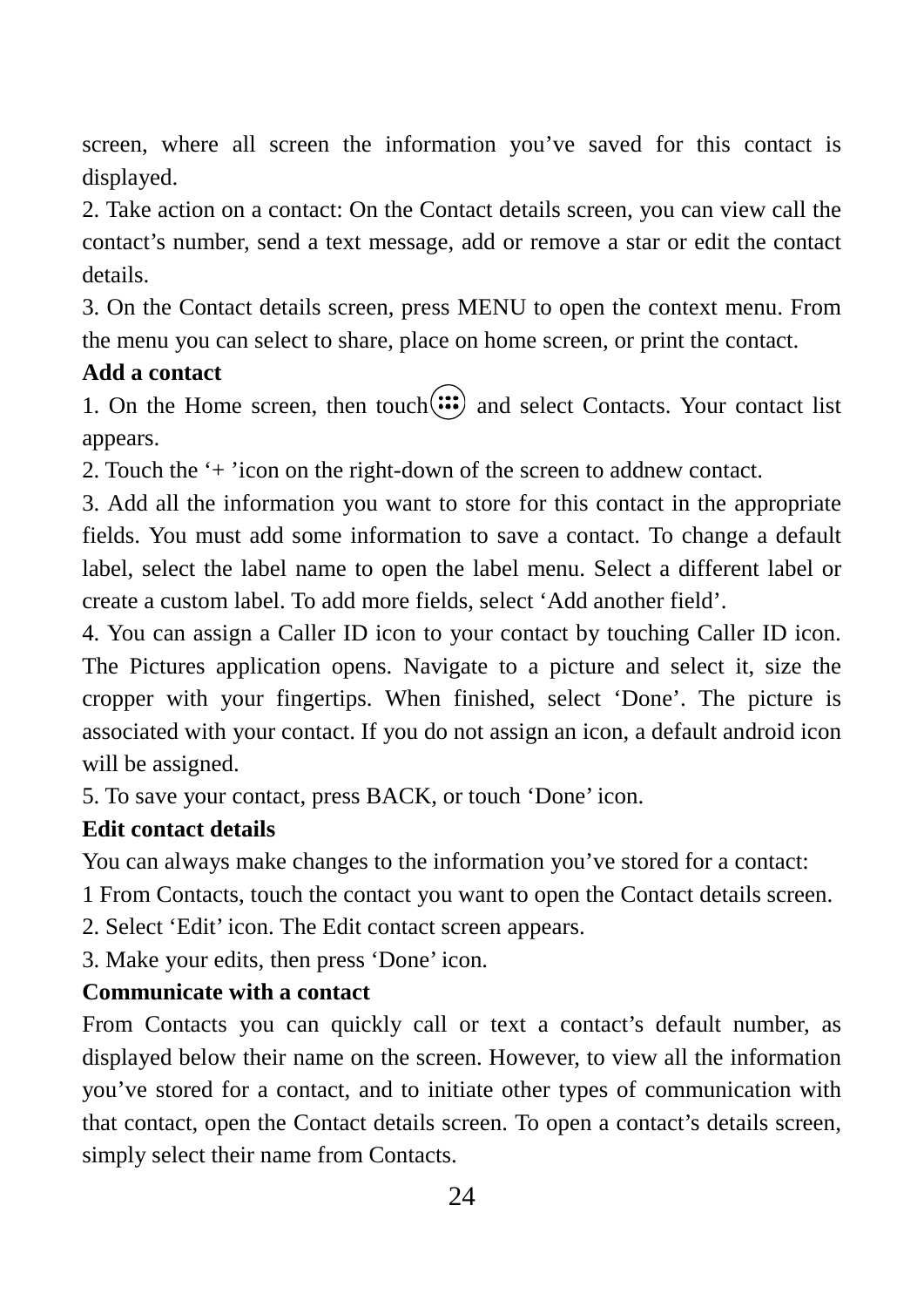1. Call a contact: From the contact list, touch the contact you want to open the Contact details screen.Touch the call number directly to dial that contact's primary number (first in the list on their details screen).

2. To dial a different number for the contact, select the contact's name, and then select the number on their details screen and then touch the call number that you want.

3. Send a text or multimedia: To send a text or multimedia message to a contact, you must have a message to a contact mobile number stored for them in contact details. From the Contact details screen, select a phone number and click 'Message' icon, A Compose screen opens for your new message. Complete your message and select 'Send'.

4. Send email to a contact: To send an email message to a contact, you must have an email address stored for them in their contact details.

• Select the contact you want to email. Their Contact details screen opens.

• In the Send email section, select the email address. If you are fetching POP3 or IMAP email accounts to your phone, then select the account you wish to use to send. A Compose screen opens for your new message.

• Complete your message, select 'Send'.

#### **SIM contacts importer**

If you have stored names and phone numbers on your SIM card, you can add these to the Contacts stored on your phone by selecting this settings option. From the contact list, press MENU to select 'Import/export', you can select to import from SIM card or memory card, once the list of names and numbers appears you can:

Import only certain names/numbers in the list - Select the name/number you want to import, then repeat for others as you wish. (As soon as you select the name/number, it is imported)

## **6 Exchanging Messages**

#### **6.1 SMS and MMS messaging**

To open the SMS & MMS Messaging application, on the Home screen, then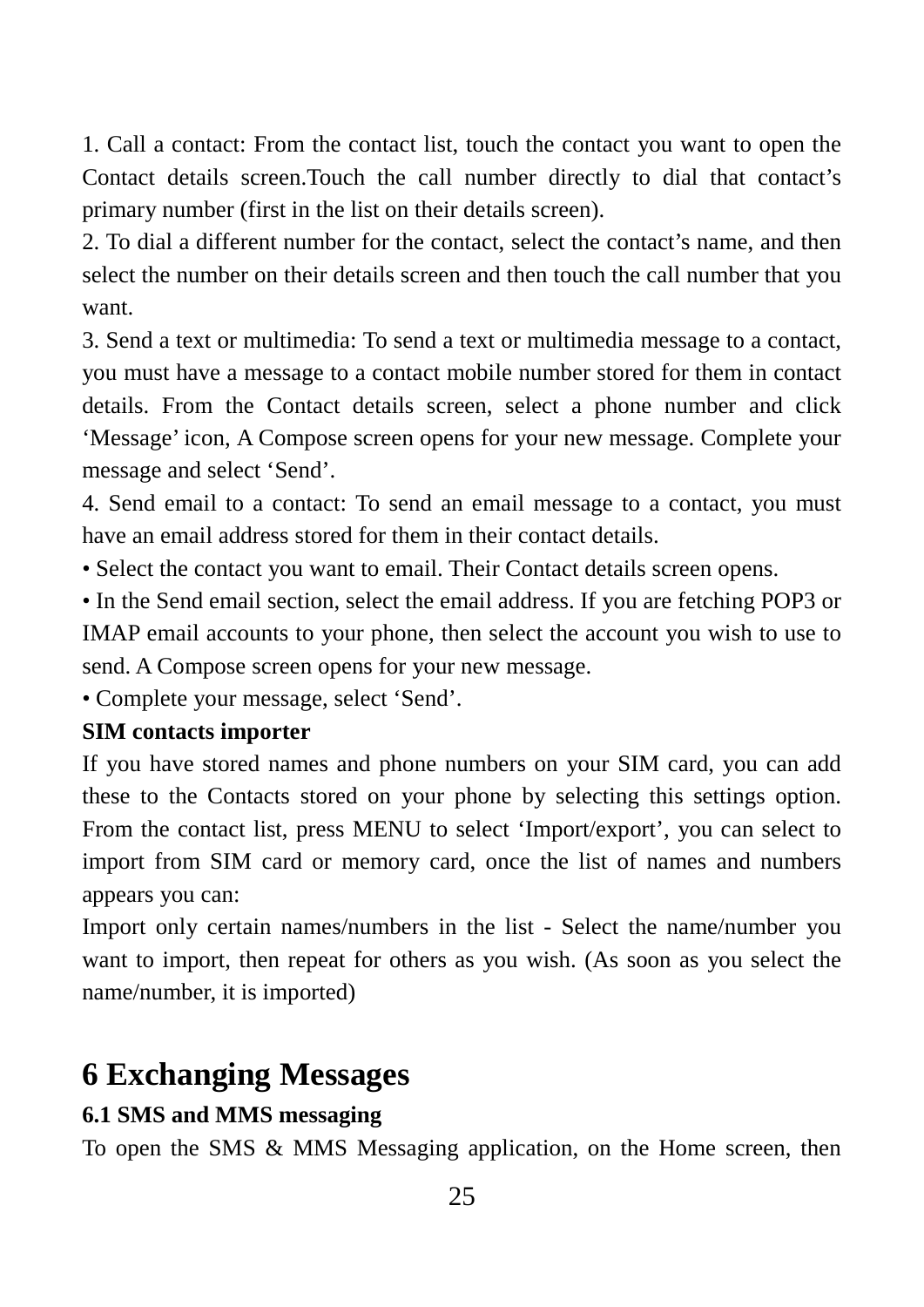touch $(::)$  and select Messaging icon.

#### **About text and multimedia messages**

SMS messages are also know as "text" messages and can each be around 160 characters. If you continue to type after the limit is reached, your message will be delivered as one, but count as more than one message. These are called "concatenated" messages.

MMS messages are also known as "multimedia" or "picture" messages and can contain text, picture, audio, and video files.

When you compose a message, the phone will automatically convert a text message into a multimedia message as soon as you add a subject or an attachment, or if you address the message using an email address rather than a phone number.

#### **View the message from the message list**

Select a message thread in the list to open it for reading. When open, the individual messages appear stacked on the screen, much like with instant messaging conversations (or chats).

Note that messages you send are also listed in the Read view.

1. Reading multimedia messages

If you have selected to auto-retrieve your multimedia messages, then both the message header and body will download.

If you are downloading only the headers, then you must first select the Download button to retrieve the message body. If you are concerned about the size of your data downloads, you can check the message size before you download.

Once the message has downloaded, select 'Play'button to view the message.

From a message read view, you can do the following:

1. To view details about a particular message, in the Read view, touch & hold the message to open the context menu. Select View details.

2. Reply to a message: Simply start typing your message in the text box at the bottom of the screen to reply to a message. You can always press MENU and select to add a subject or an attachment to convert it to a multimedia message. Select 'Send' when ready.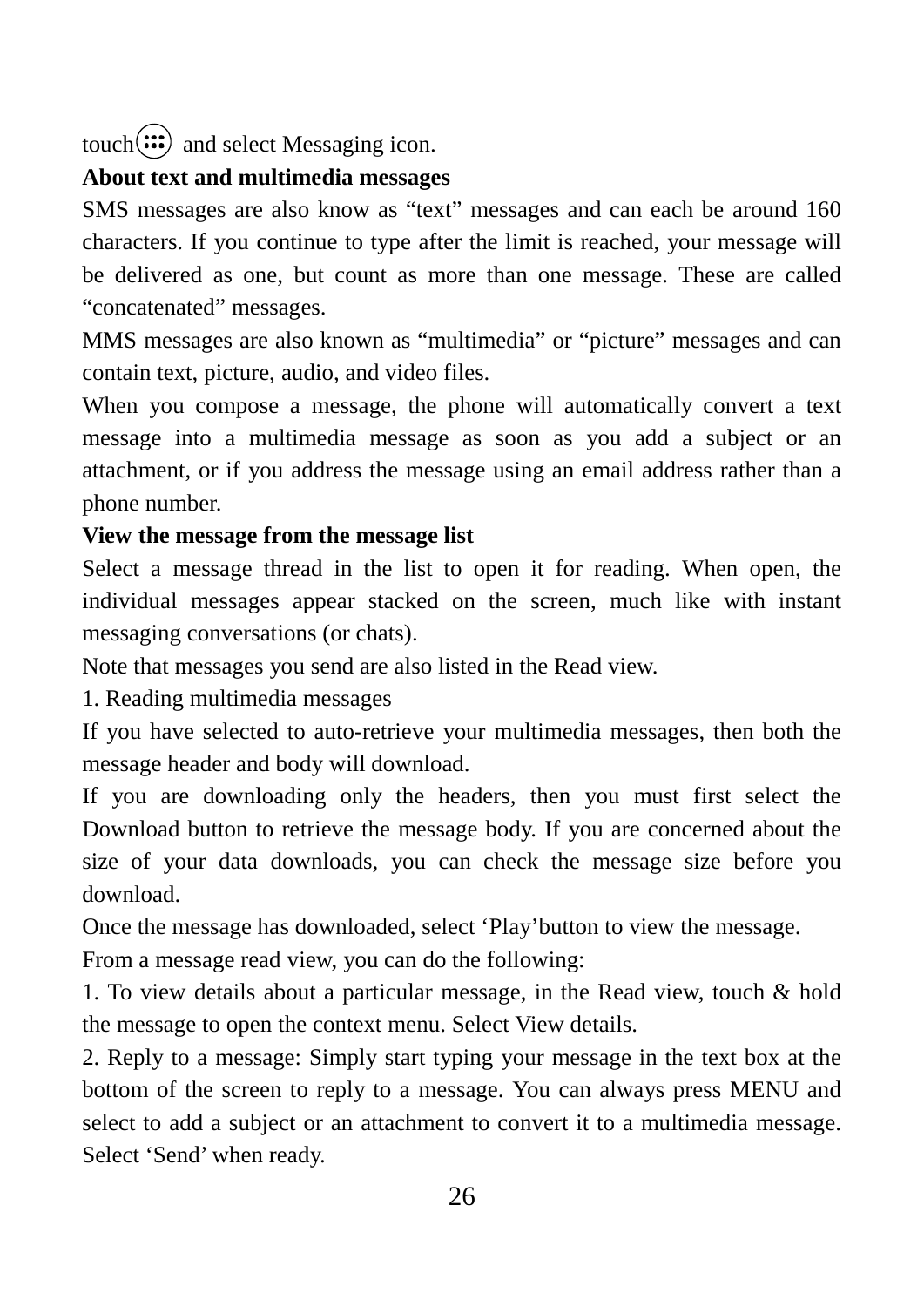3. Links in messages: If a message contains a link to a Web page, it will be selectable. To view the Web page in the Browser, simply select it.

4. Delete messages: Your messages will be saved until you explicitly delete them.

• Delete one message in a thread - With the message thread open in Read view, touch & hold the individual message you want to delete to open the context menu, and then select 'Delete'.

• Delete all messages in a thread - From the message list, you can also delete an entire thread from the message list by pressing & holding the thread, then touch 'Delete' icon on the bottom of the screen.

• Delete all message threads - From the message list, press MENU and select Delete all threads.

#### **Compose text and multimedia messages**

1. Touch '+'Compose icon. The Compose screen opens.

2. Add recipients by typing a name, phone number, or email address in the 'Type name or number' field. Matching contacts will appear. Select the recipient or continue typing. Add as many recipients as you wish. If you send the message to an email address, the message will automatically convert from a text to a multimedia message.

3. To add a subject, press MENU and select 'Add subject'. If you add a subject, the message will convert to a multimedia message.

4. To add an attachment, touch '+' icon. Adding an attachment will always convert the message to a multimedia message. Select from audio or picture files. You can select to take a new picture if you want, or record an audio file. Any recordings you make will be stored automatically in Music application in a playlist named "My recordings". To remove an attachment, select the attachment's 'Remove' button.

5. Type your message. As you type, you'll be able to track how many characters/messages you're creating. Remember that text messages have a limit around 160 characters. Once you go over that limit, a new message is actually created but automatically joined into one when received.

6. Select 'Send' when ready. You can also save a draft.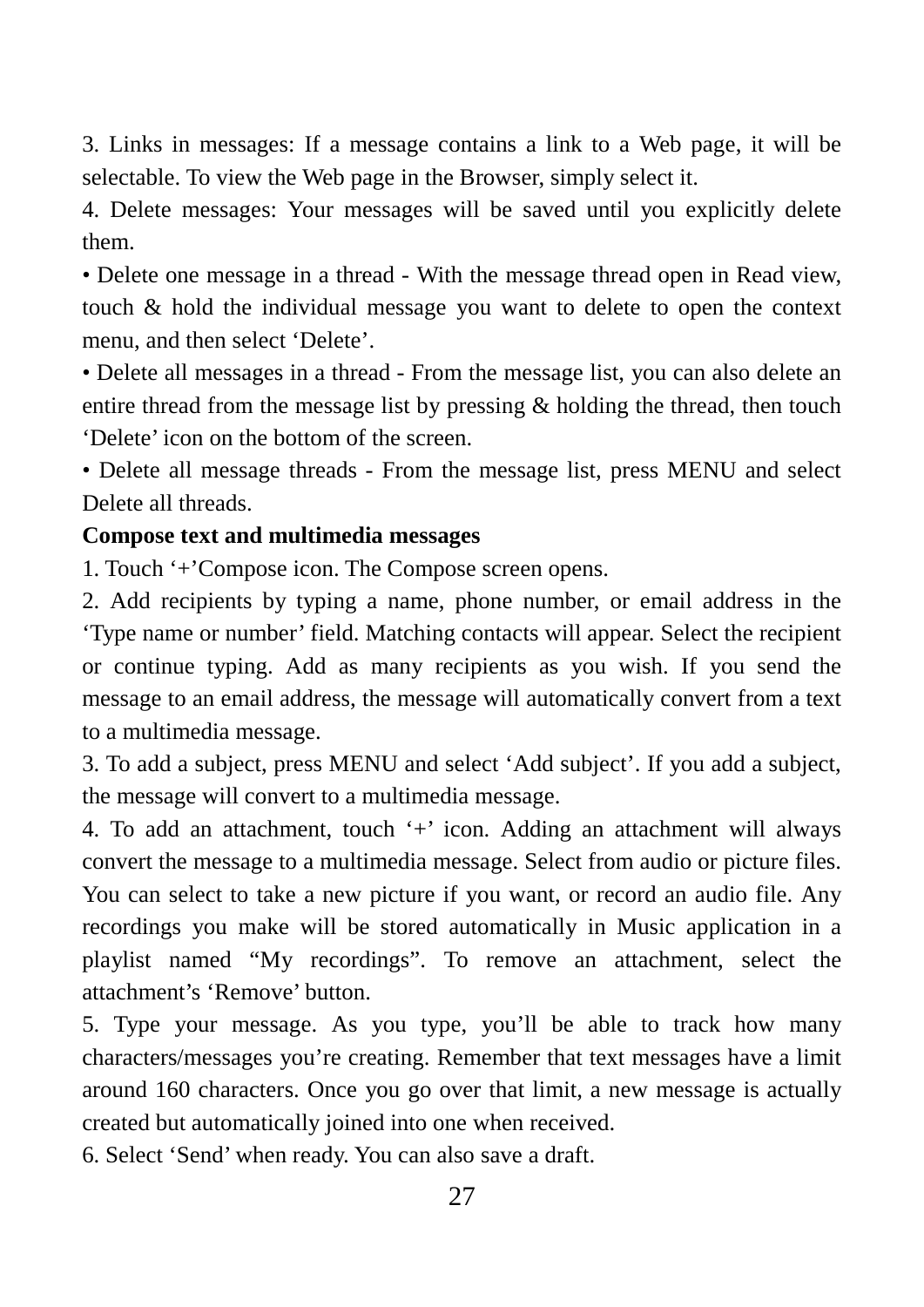7. As your message sends, progress displays in the title bar. If you see this icon to the right of the message, it means your message is still being delivered.

#### **Save message as draft**

While composing, press BACK,your message automatically saves as a draft.

#### **Text and multimedia message settings**

To set text and multimedia message preferences, from the message list, press MENU and select 'Settings'.

### **6.2 POP3 and IMAP email accounts**

#### **Add an email account**

You can fetch messages from up to five POP3 or IMAP accounts. Follow these steps:

1. On the Home screen, then touch  $\mathbf{ii}$  and select Email application.

2. The Set up new account screen appears.

3. Type your account email address and password.

4. If you want, select the Send email from this account by default check box. This setting only applies if you have more than one POP3 or IMAP account set up.

5. Select 'Next'.

If you have a popular email account, the application will set everything up for you! Before you go to your Inbox, you can name the account (if you don't, your email address will be used). You are also asked to type your name as you want it to display on outgoing messages. You must complete this field before you can select 'Next'and go to your Inbox.

For less popular accounts, follow the prompts to type the email server, protocol, and other account information yourself. After your account settings have been verified, select 'Next' to go to your Inbox.

6. To add more accounts (up to five), from an Inbox or your Accounts screen, press MENU and select 'Add account'.

#### **Use your POP3 and IMAP email account**

Once you've set up an account, you can do the following:

1. Refresh Inbox: From the Inbox, press MENU and then select 'Refresh' to update your Inbox with any previously-unfetched email.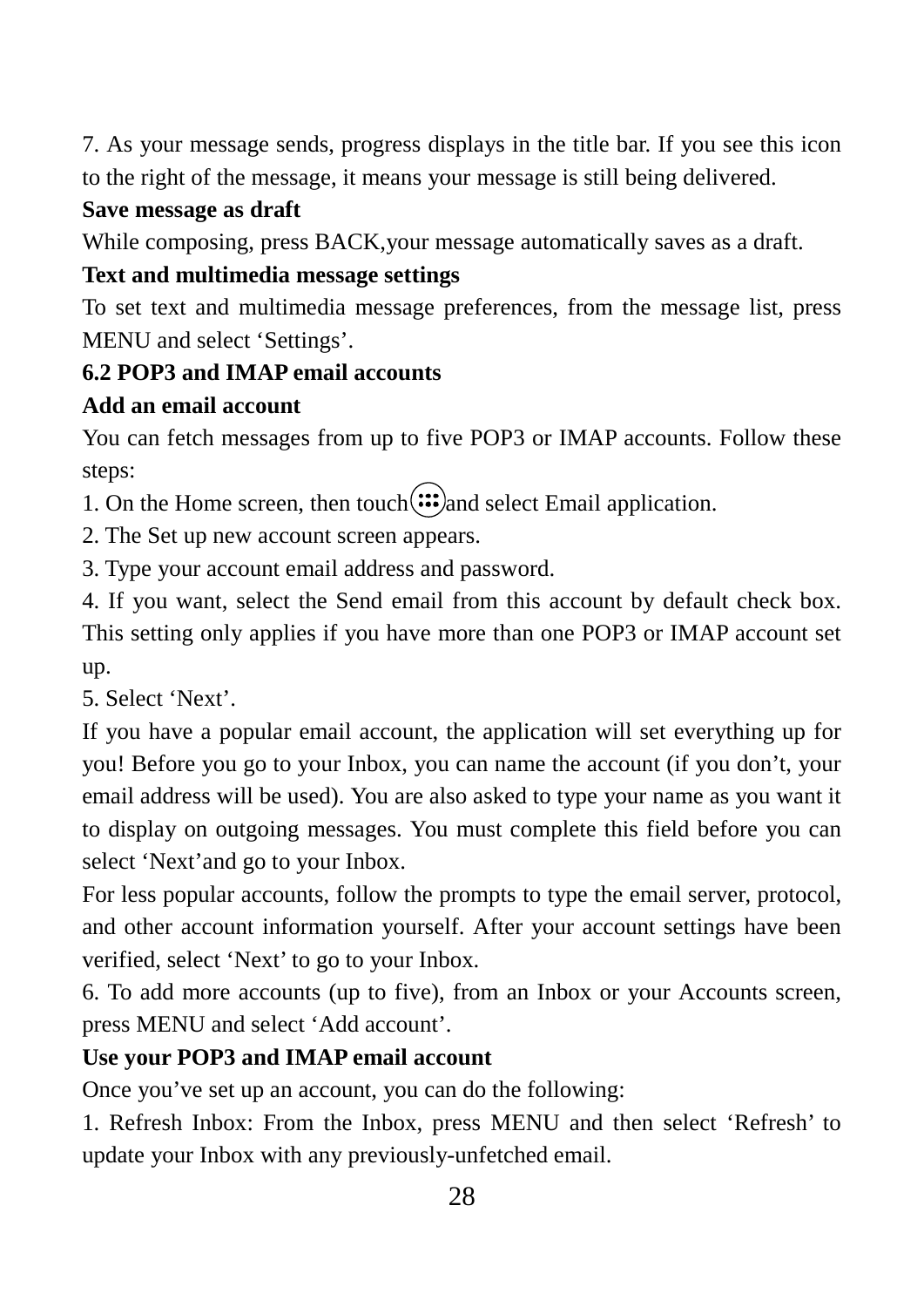2. Read email: You can display or collapse the messages in your Inbox by selecting Inbox. Unread messages display with a colored band. (Each account you add will use a different color.)

3. Forward, Reply, Reply all: You can forward, reply, or reply all to an email message from the Inbox. From the Inbox, touch & hold the message to open its context menu. Select the action you want to take.

4. Compose new

From the Inbox: 1. Press MENU and select 'Compose'. 2. Add recipients by typing a name or address in the 'To' field. Matching contacts will appear. Select the recipient or continue typing the address. Add as many as you wish. 3. Type a subject and message. 4. Select 'Send', 'Save as draft', or 'Discard'. Pressing BACK will also save as draft unless you have not typed anything.

5. Delete message

From the Inbox: 1. Expand the Inbox to display the messages. 2. Touch & hold the message you want to delete. 3. Select 'Delete'. 4. Your message is moved to the Trash.

6. Empty Trash: Once you've moved a message to the Trash, to empty messages in the Trash you must delete each message individually. Press MENU and select 'Folders' to enter the Trash.

Note that the message is only deleted from your phone, not from the account server.

7. Remove an email account: You can always remove a POP3 or IMAP email account from your phone. Go to your Inbox, press MENU and select 'Accounts'. Your Accounts screen opens. Touch & hold the account you want to remove to open the context menu. Select 'Remove account'. You will be asked to confirm before the account is removed.

#### **Edit account settings**

To open your Account settings screen, do the following:

1. From your account Inbox, press MENU and select 'Account settings'.

2. The Account settings screen appears. You can do the following from this screen:

Account name: Select to change the name of your account as it appears on your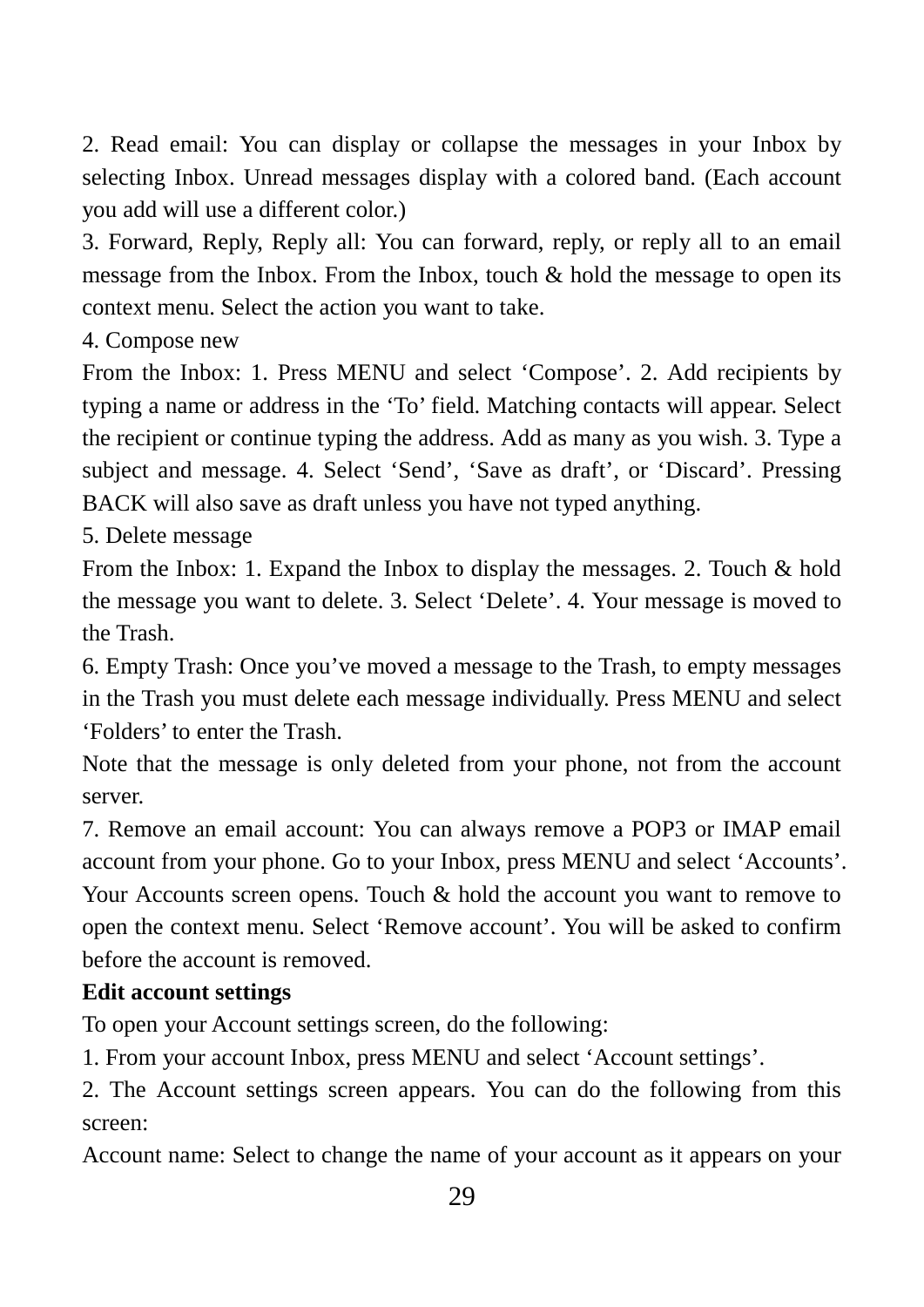Accounts screen.

Your name: Select to change your name as it appears in outgoing email.

Email check frequency: Select this pop-up menu to set how frequently your email account is checked for new messages. Note that whenever you open a folder, email is refreshed, regardless of this setting.

Default account: If you have more than one POP3 or IMAP email account set up on your phone and want to use this account by default when selecting Compose from the Accounts screen, select this check box.

Email notifications: If you want an icon to appear in the status bar when a new message arrives, select this check box.

Incoming server settings: Select Incoming settings if you need to edit the username/ password, server, port, or option to delete email from server.

Outgoing server settings: Select Outgoing settings if you need to edit the SMTP server, port, security type, option to require sign-in, or username/password.

## **Add another POP3 or IMAP**

To add another account (you can add up to five), go to your Inbox, press MENU and select 'Accounts'. Your Accounts screen opens.

Press MENU and select 'Add account' another account.

## **7 Internet**

## **7.1 Ways of Connecting to the Internet**

Your device's networking capabilities allow you to access the Internet or your corporate network through WLAN, GPRS, EDGE (if available), or WCDMA (if SIM card supported).

You can also add and set up a VPN or proxy connection.

#### **WLAN**

WLAN provides wireless Internet access over distances of up to 100 meters (300 feet). To use WLAN on your device, you need access to a wireless access point or "hotspot".

Note: The availability and range of your device's WLAN signal depends on the number, infrastructure, and other objects through which the signal passes.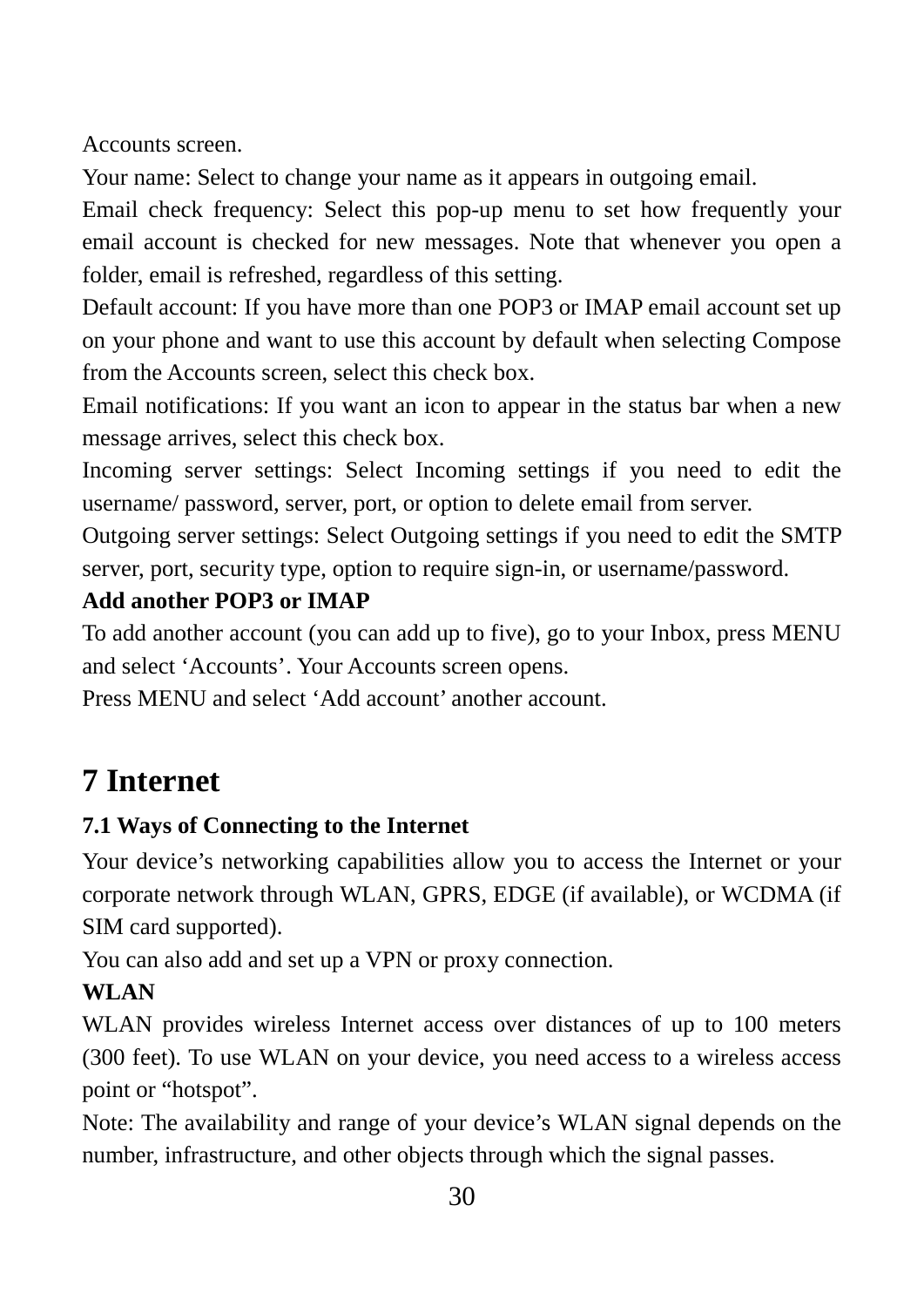#### **7.2Browser**

To open the Browser, touch $(iii)$  and select Browser icon.

The Browser always opens to the last Web page you were viewing. The first time you enter the Browser after powering on, your home page will display.

You can change your home page by pressing MENU > Settings >General> Set homepage.

#### **The Browse screen**

From the Browse screen you can do the following:

1. Go to a Web page: Make sure the focus is not on a text box and then start typing the URL.

2. Add a bookmark: Bookmark the Web page you are currently viewing:

- Press MENU and select 'Save to bookmarks'.
- Confirm the URL and name, and then select 'OK'.
- To view all your bookmarks, press MENU and select Bookmarks.

3. Refresh a Web page: To refresh the contents of the current page, press MENU and select 'Refresh'.

#### **Open pages in separate windows**

You can keep more than one Web page open by using multiple windows to display the pages. You can open up to eight windows.

Open a new window: From a Web page, press MENU and select 'Windows'. The Current windows screen opens, showing the Web page you started from, plus a "new window". Select 'New window'.Your home page opens in a new window. To return to one of the other windows, press MENU and select 'Windows'. Select the page you want to view.

#### **Manage bookmarks**

You can store as many bookmarks as you want on your phone.

Press MENU and select 'Bookmarks'. The Bookmarks screen opens.

1. Bookmark any page: Select 'Add'. Type a name and location (URL) in the dialog box. Select 'OK'.

2. Send bookmarked page'sURL: Touch & hold the bookmark you want to open. The context menu opens. Select 'Share link'. An email Compose screen opens with the URL as the message. Address your message and finish composing and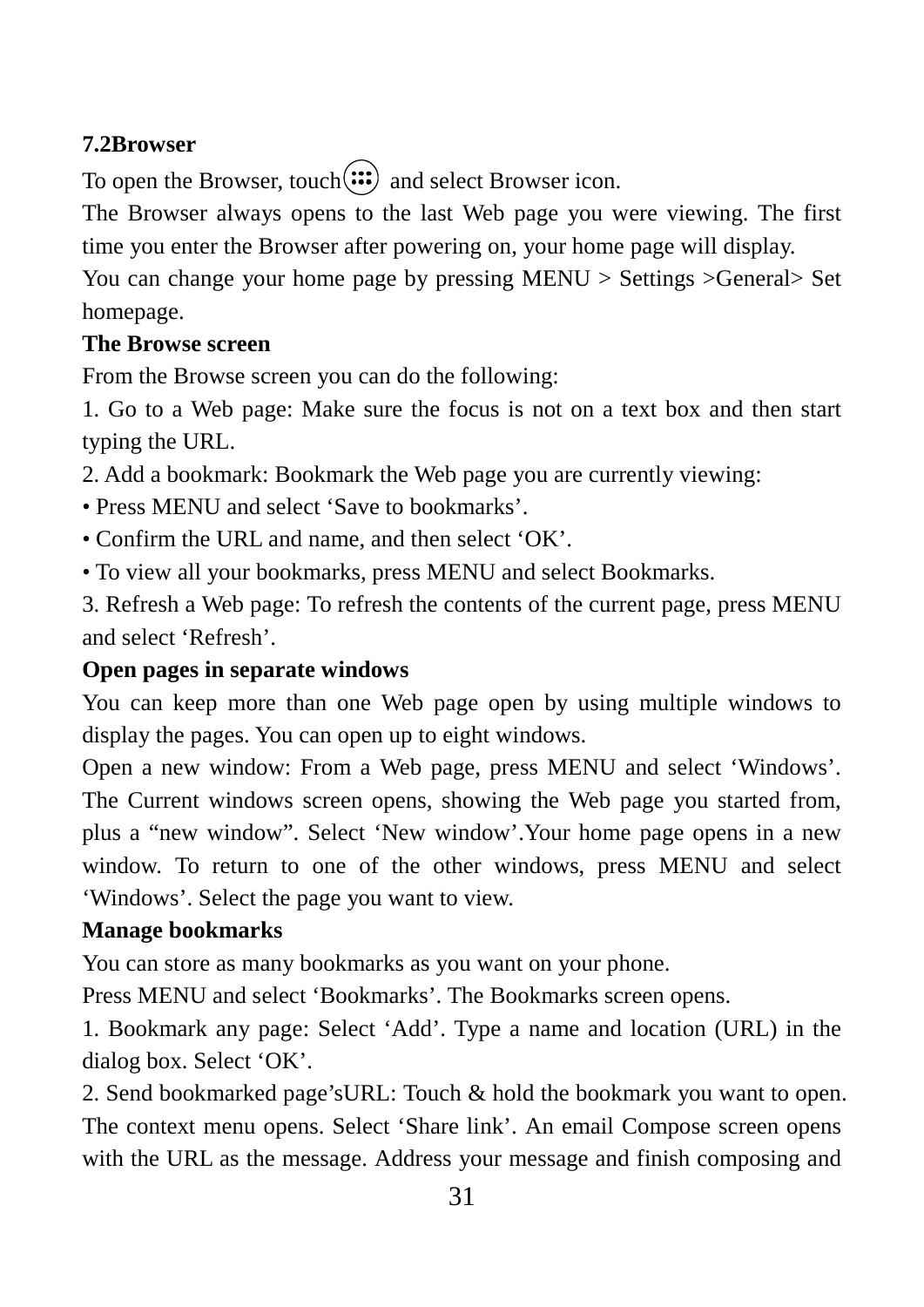select 'Send'.

3. View bookmarked page: Touch & hold the bookmark you want to open. The context menu opens. Select View page or Open in new window.

4. Edit bookmark: Touch & hold the bookmark you want to e open. The context menu opens. Select 'Edit bookmark'. The edit bookmark dialog box opens. Type your change and select 'OK'.

5. Delete a bookmark: Touch & hold the bookmark you want to open. The context menu opens. Select 'Delete bookmark'. You will be asked to confirm.

6. Bookmark current page: Go to a Web page you want to bookmark. Press MENU and select 'Bookmarks'. The Bookmarks screen opens. Press MENU and select Bookmark last-viewed page. The Bookmark link dialog box opens. Confirm or edit the information, then select 'OK'.

#### **Set your home page**

You set your home page from the Settings screen:

1. Press MENU and select More > Settings. The Settings screen opens.

2. In the Page content section, select 'Set home page' to open the dialog box.

3. Type the URL of the page you want to set as home, and then select 'OK'.

#### **Download Web files and applications**

Before you download any files or applications using the Browser, note the following:

1. Before you can download Web applications, you must explicitly "allow" downloading from the Home > Settings screen:

On the Home screen, then press  $(i\cdot\cdot)$  and select Settings. Select 'Security', then select 'Unknown sources' check box.

2. All items downloaded form the Web are stored on your memory card, so be sure you have a card installed in your phone before you download from the Browser.

3. The Browser will only allow you to download items that are supported by an application installed on the phone.

Warning! Applications downloaded from the Web can be from unknown sources. To protect your phone and personal data, only download applications from sources you trust, such as Android Market.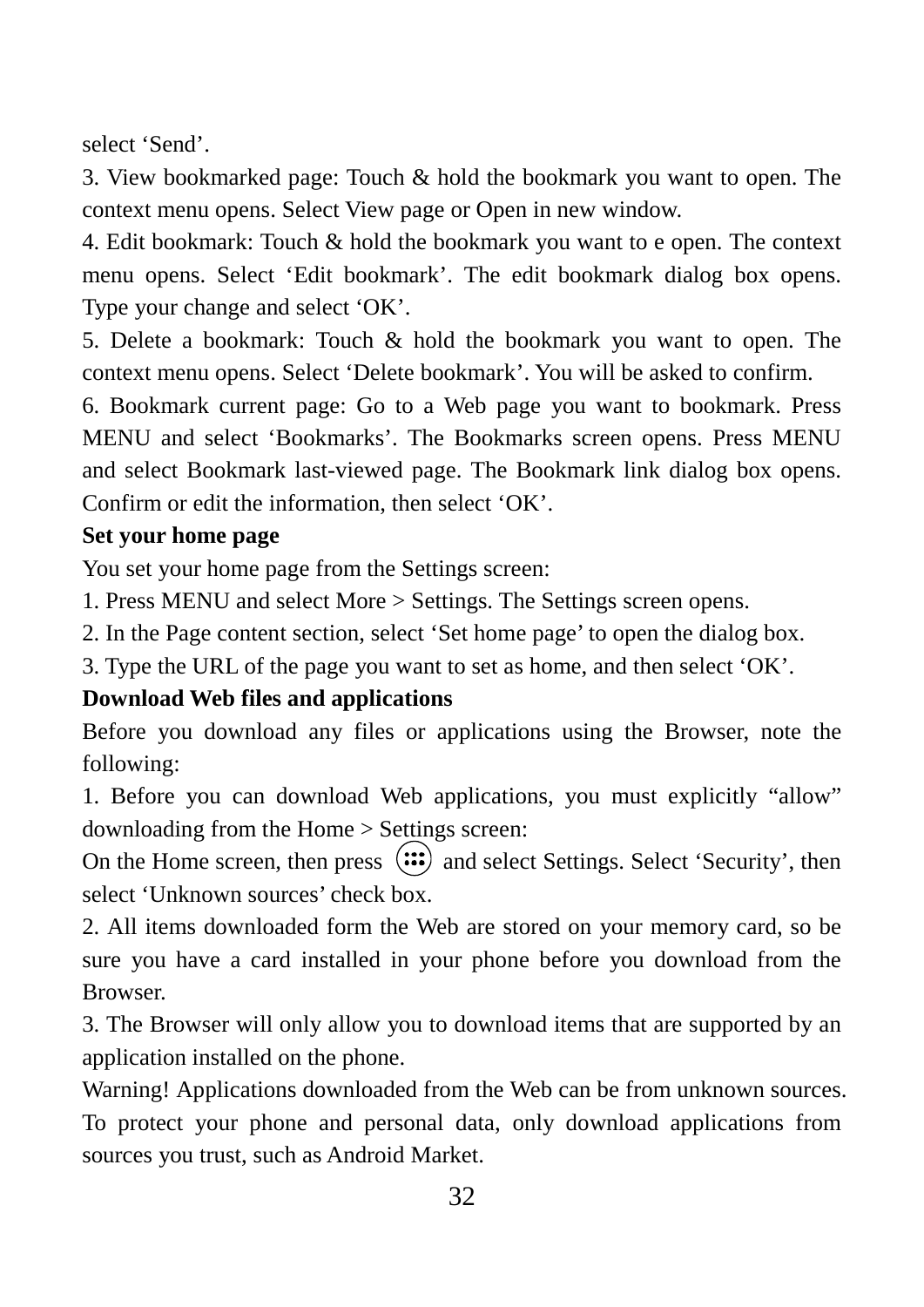# **8 Experiencing Multimedia**

## **8.1 Camera & Picture**

All the pictures you can capture or view on your phone are stored on memory card, which must be installed in your phone. Before you can use the Camera or view pictures in Pictures, make sure you have a card installed.

## **Load pictures onto your memory card**

Read the instructions below to add pictures to your Memory card or the phone storage.

1. Mount your memory card to your computer by doing one of the following: Remove the memory card and insert it into a card reader attached to your computer.

2. On your computer, find the mounted USB drive and open it.

3. Create a folder at the top-level called "Pictures" or some other descriptive name and open it.

4. Copy .jpg or other image files into this folder. To organize pictures into albums that will display in the Pictures application, create a folder and copy pictures there for each album you want to display.

5. When finished, close the USB drive window and eject the drive as required by your computer's operating system.

## **Take a picture**

Captured pictures are saved to the "DCIM" folder on your memory card or the phone. Before you take a picture, wipe the sensor window (on the back cover) to remove any small amounts of oil.

1. To open the Camera, on the Home screen, touch $(\mathbf{ii})$  and select Camera icon.

2. The Camera opens in capture mode. Frame your picture within the screen and hold the phone steady. TouchCamera button to capture. Continue to hold the camera steady for a second after you hear the shutter sound.

3. If you select to save, set as, or share, your picture is saved to Gallery application.

## **View your pictures**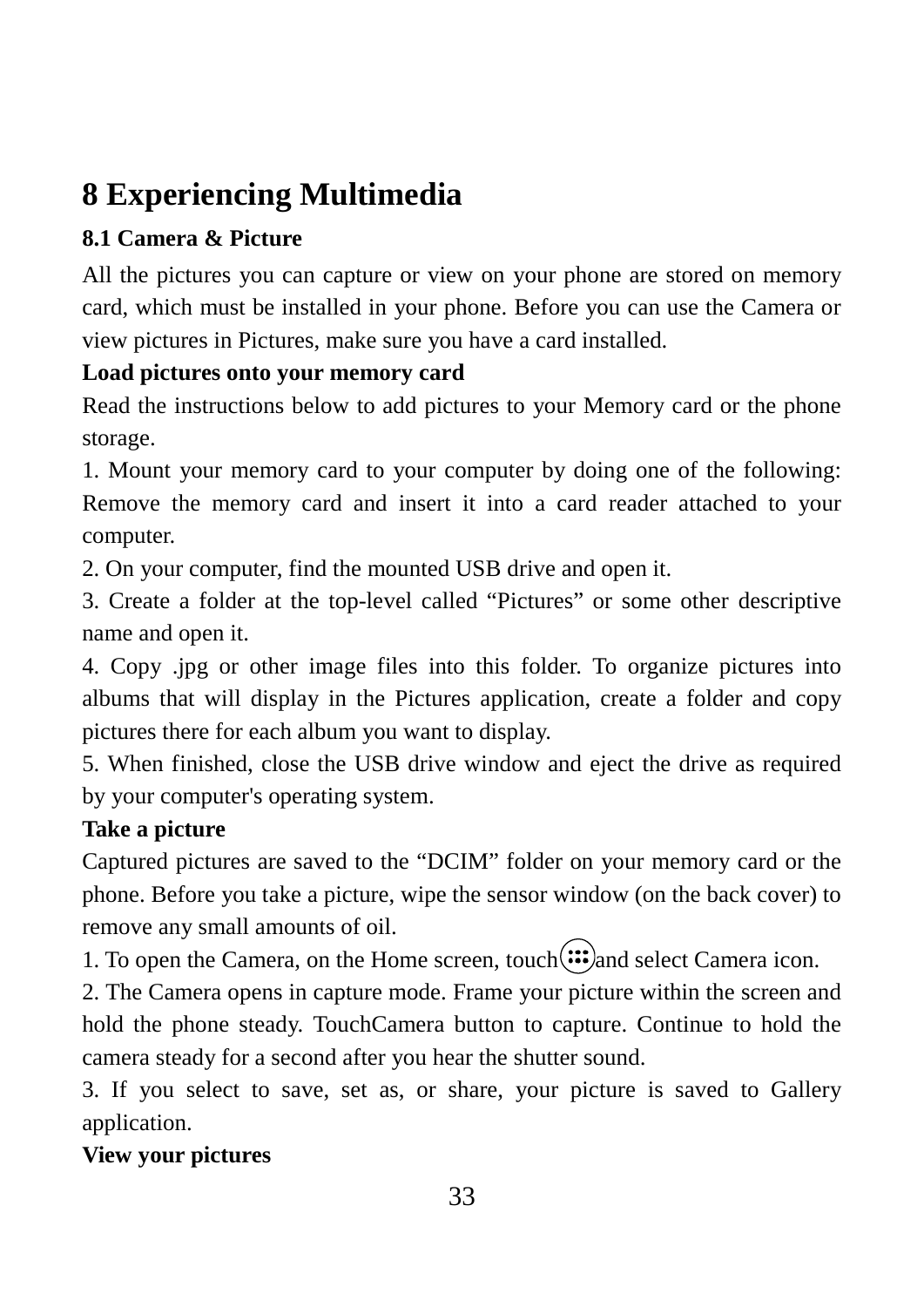To view the pictures you've captured, as well as any you've stored on your memory card or the phone storage, go to Gallery application:

1. To open Pictures, on the Home screen, touch  $\mathbf{a}_n$  select Gallery icon.

2. Depending on how many pictures you've stored, they may take a few minutes to load.

3. If you've stored your pictures in folders on your Memory card, then the folders will display as separate "albums". The top left album always contains all the pictures in all the albums.

4. The individual pictures display in a grid in thumbnail format. You can select to display smaller or large thumbnails in Settings.

5. To open a picture in full-screen view, touch the picture. Once in full-screen, select the arrows to scroll through the pictures within that album. If the arrows disappear, touch the picture again to reveal the arrows and zoom controls.

#### **Picture options**

You can do the following while in Pictures. Note: In all the instructions below, you can touch & hold a picture to open the context menu to access all actions, rather than open the picture in full-screen view.

1. View full-screen: Select a picture to open it in full-screen view.

2. Share a picture: In full-screen view, press MENU and select Share. Select to share your picture viaMessaging (MMS), or another application (if you have another application installed on your phone that supports sharing).

3. Set as wallpaper: In full-screen view, press MENU and select Set picture as. From the menu that opens select Wallpaper. Touch & hold an edge of the cropper to reveal the sizing arrows, then drag the edge in or out to size. Touch & drag the center of the cropper to move it within the picture. When you're happy with the cropped area, select 'Save'.

4. Set as contact picture: In full-screen view, press MENU and select Set picture as. From the menu that opens, select Contact icon. Your contact list opens. Select the contact you want to associate with the picture. Touch & hold an edge of the cropper to reveal the sizing arrows, then drag the edge in or out to size. Touch & drag the center of the cropper to move it within the picture.

When you're happy with the cropped area, select 'Save'. The picture will now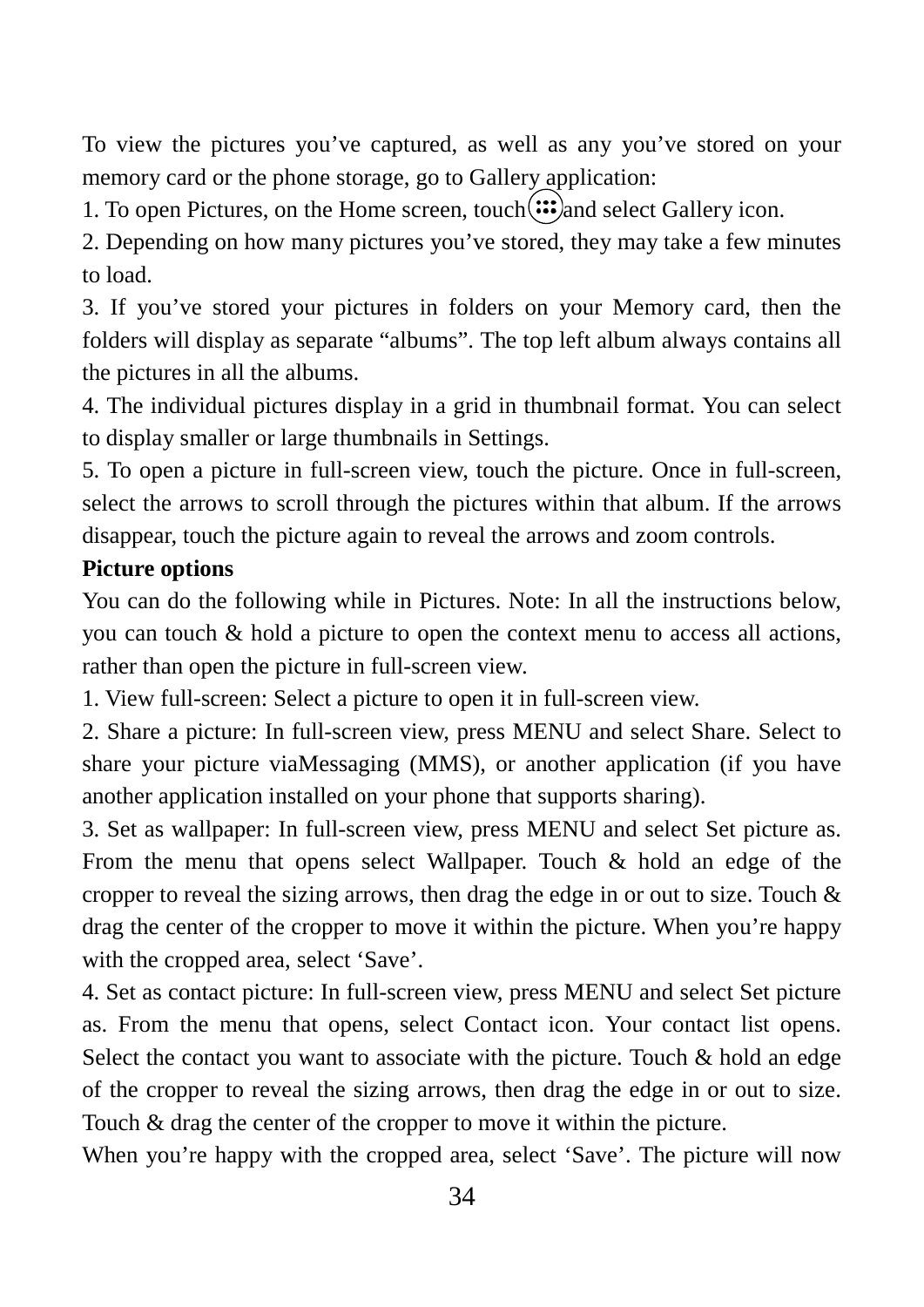appear in the Contact details screen, as well as on any incoming call notifications.

7. Crop picture: In full-screen view, press MENU and select Crop. Touch & hold an edge of the cropper to reveal the sizing arrows, then drag the edge in or out to size. Touch & drag the center of the cropper to move it within the picture. 3 When you are happy with the cropped area, select 'Save'. Select Discard to cancel the crop. The cropped picture is saved to Pictures as a copy. Your original is not touched.

8. Rotate picture: In full-screen view, press MENU and select Rotate. Select from Rotate left (counter-clockwise) or Rotate right (clockwise). Your picture rotates and is saved automatically.

9. Delete picture: In full-screen view, press MENU and select Delete.

The picture will be removed from the Memory cardafter you confirm.

10. View picture details: In full-screen view, press MENU and select Details.

The picture details window opens. You can see the title, resolution, file size, and date of the picture.

#### **8.2 Music**

To open your music Library, on the Home screen, touch Music icon.

Your music is organized into four categories: Artists, Albums, Songs, and Playlists. Select a category to view the lists within each. Once in a category, keep selecting until you reach the music you want to play.

For example, if you select the Artists category, you will see a list of artists in A-Z order. If you select an artist, the list opens to display that artist's albums. Select an album, and the album's song list displays.

#### **Load music onto your Memory card**

All the music you can listen to on your phone is stored on memory card. Read the instructions below to add music to your memory card.

1. Mount your memory cardto your computer by doing one of the following:

Remove the memory cardand insert it into a card reader attached to your computer; or, attach your phone to your computer using a USB cable that came in the box. If you use this method, make sure the Home > Settings >Storage >SD card is selected.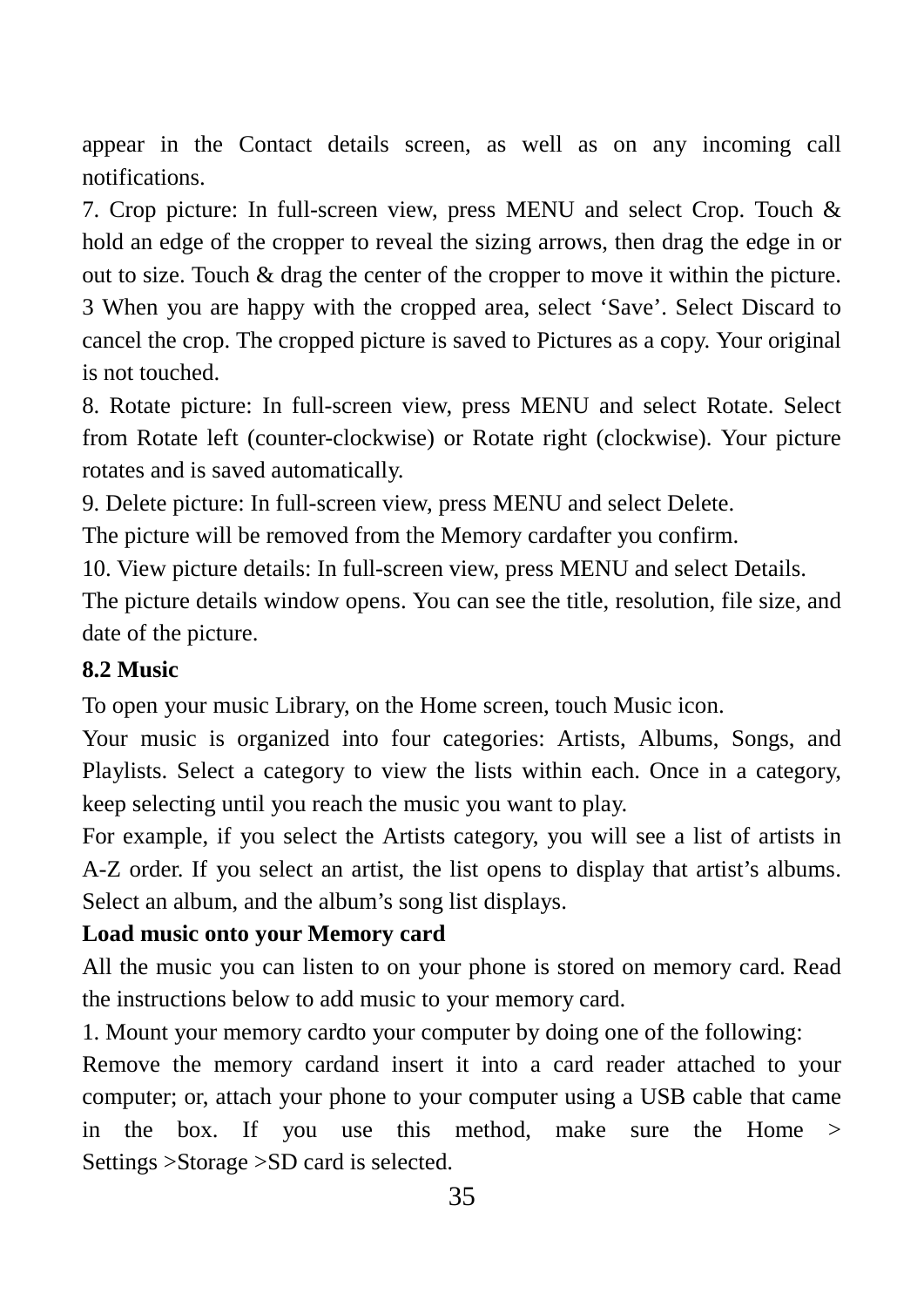2. On your computer, find the mounted USB drive and open it.

3.Although your phone will find all music files on your memory card, it's advisable to keep the number of files or folders at the root level to a minimum. So, if you wish, create a folder at the top-level called "music" (or whatever you want) to store your files.

4. Open this folder and copy music files into it. If you want, create folders within "music" to organize your music further. If you want to use certain music files as phone, notification, or alarm ringtones.

Note: If you do not want a ringtone to appear in your music Library but you do want it to be available as a ringtone, and then create the 'ringtones', 'notifications', or 'alarms'folder outside your 'music'folder.

5. When finished copying, close the USB drive window and un-mount or eject the drive as required by your computer's operating system. Remove the USB cable from your phone and computer.

#### **Play back music**

At any level in your Library, touch & hold a listing (a song, artist, album, or playlist) to open the context menu. Select Play to begin play and go to the Playback screen. You can do the following using the Playback screen:

1. Shuffle songs: Shuffle plays songs in random order. Touch to toggle shuffle on and off. When the con is grey, shuffle is off.

2. Repeat mode: Touch to step through repeat modes: repeat all songs, repeat current song, don't repeat (grey icon).

3. Go to any point in song: Slide fingertip in progress bar to desired point in a song.

4. Playback control: from left to right icons: Go to beginning song, Pause/resume play and Go to next of song.

If a song is playing while you are on the Library screen, you can switch to the Playback screen quickly by selecting the lower song bar.

#### **Playlists**

You can create as many playlists as you wish. Note that the 'Recently added'playlist is a system playlist and cannot be deleted or renamed. Also, if you make any voice recordings as part of a MMS message, they will be stored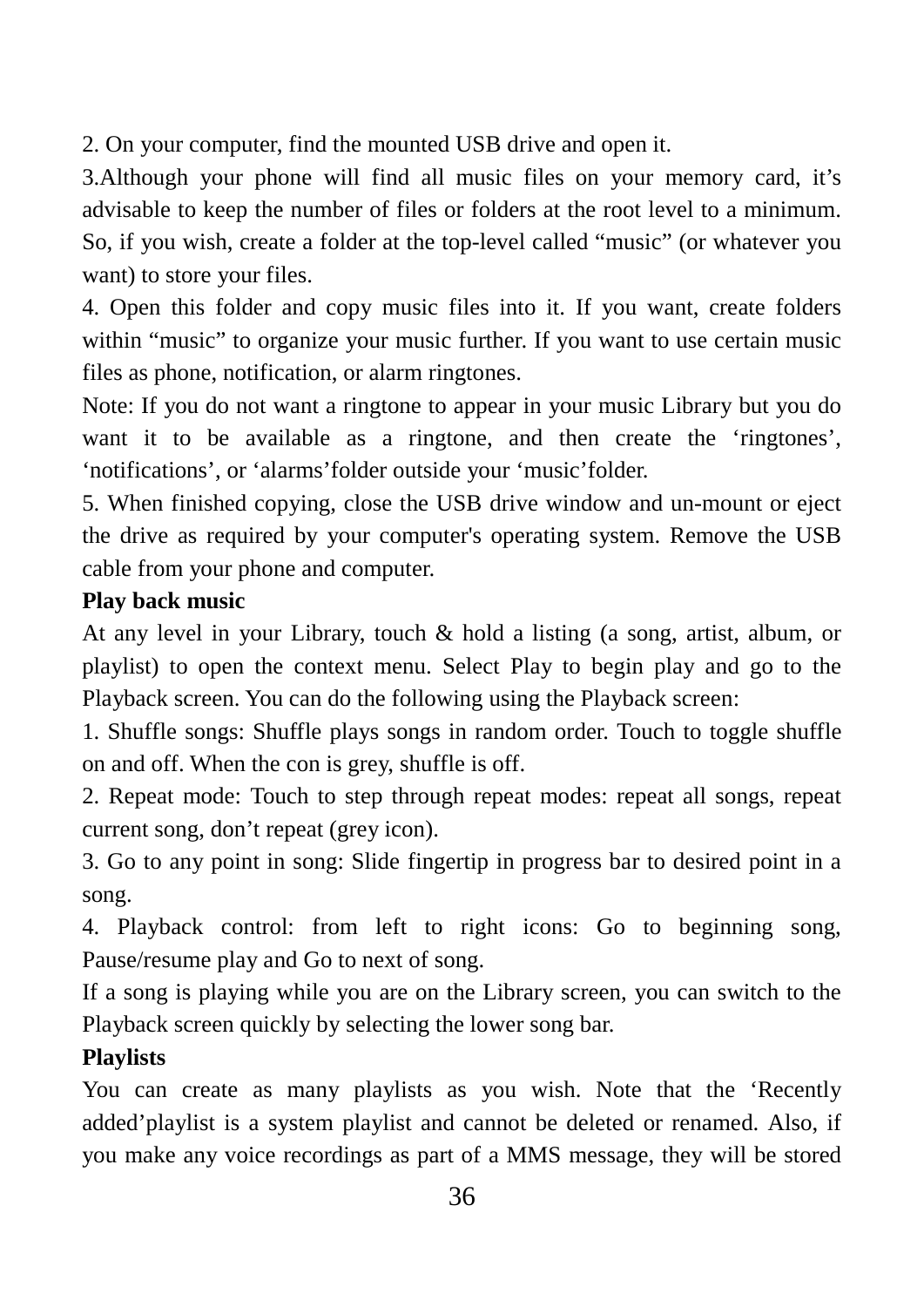automatically in a playlist called "My recordings".

## **Create a playlist on your phone**

1. From the Library, select a category. From the list that appears, navigate to the artist, album, or song that you want on a playlist.

2. Touch & hold the artist, album, or song to open the context menu.

3. Select Add to playlist.

4. In the Add to playlist menu that opens, select New to create a new playlist, or one of the existing playlists.

5. The song(s) are added.

## **Manage your playlists**

Go to the Library screen and select 'Playlists'. All your playlists appear.

Touch & hold the playlist to open the context menu.You can do the following from this screen: Play, Edit(rearrange songs), Delete and Rename.

## **Create ringtones from songs**

You can set any of your songs as a phone ringtone:

1. From the Library, navigate to a song you want to use as a phone ringtone.

2. Touch & hold the song in the list to open the context menu.

3. Select Use as phone ringtone. The ringtone is set as your default incoming call ringtone.

4. Now, when you go to Home > Settings >Audio profiles, and select a phone ringtone, your song will be listed as an option.

## **Delete music from memory card**

All the music you play on your phone is stored on the inserted memory card. From your phone, you can delete music stored on the card:

1. From the Library screen, select the Artists, Albums, or Songs category.

- 2. Go to the screen that shows the artist, album, or song that you want to delete.
- 3. Touch & hold the item to open the context menu.

4. Select 'Delete'. You will be asked to confirm that you want to delete the item from your memory card.

## **8.3 FM Radio**

This device provides radio function.

Note: Within doors or shielded environment, the receiving effect of radio may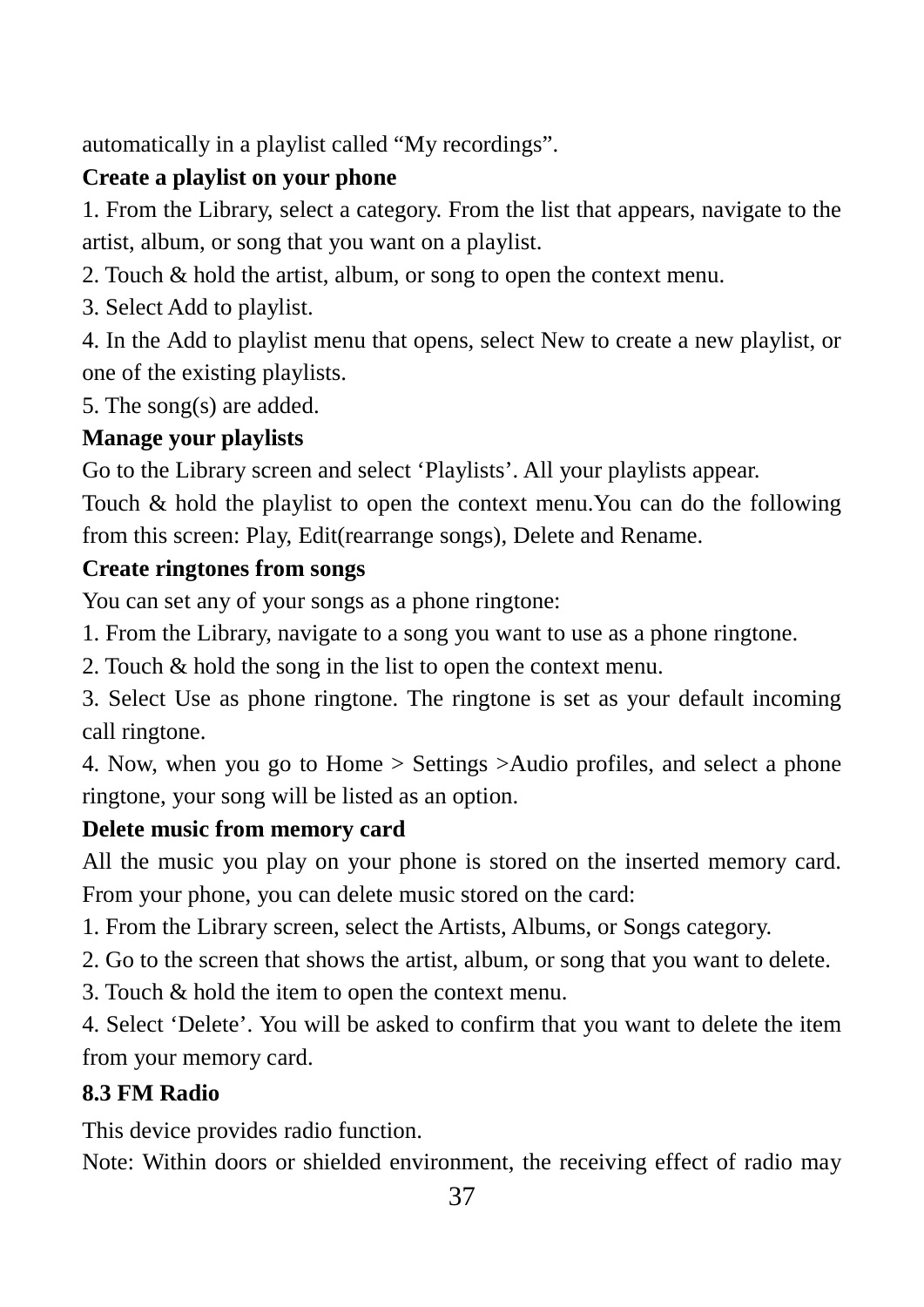be affected. You can improve the effect in the following ways: Near window, adjust the position of earphone cable or adopt manual adjustment.

### **8.4 Sound record**

The phone can be as sound record.

## **9 Other applications**

## **9.1Calendar**

#### **Calendar views**

You can view multiple calendars on your phone, so each calendar event is coded with a color. You can view your calendar in a variety of ways. Touch the date on the left-top of the screen to select from Day, Week, Month or Agenda.

#### **Create an event**

From any of the views, press MENU and select 'New event' to open the new Event details screen.

- Type the information in the fields.
- Select date & time.
- Name that appears in Day view.
- Description can be as long as you like.
- Select a calendar if you display more than one.
- Set a default reminder time.
- Set online presence: available or busy.

• Select calendar privacy from Default (as defined when calendar was created), Private, or Public.

When finished, select 'Done'. Pressing BACK also saves the event.

Tip: Create an event quickly in the Day or Week view by selecting an empty time slot. A new Event details screen appears. The 'From' field contains the selected time slot.

## **9.2 Alarm Clock**

To open Alarm Clock, on the Home screen, then touch $(iii)$  and select Clock icon. The Alarm clock offers as many alarms as you want.

#### **Set an alarm**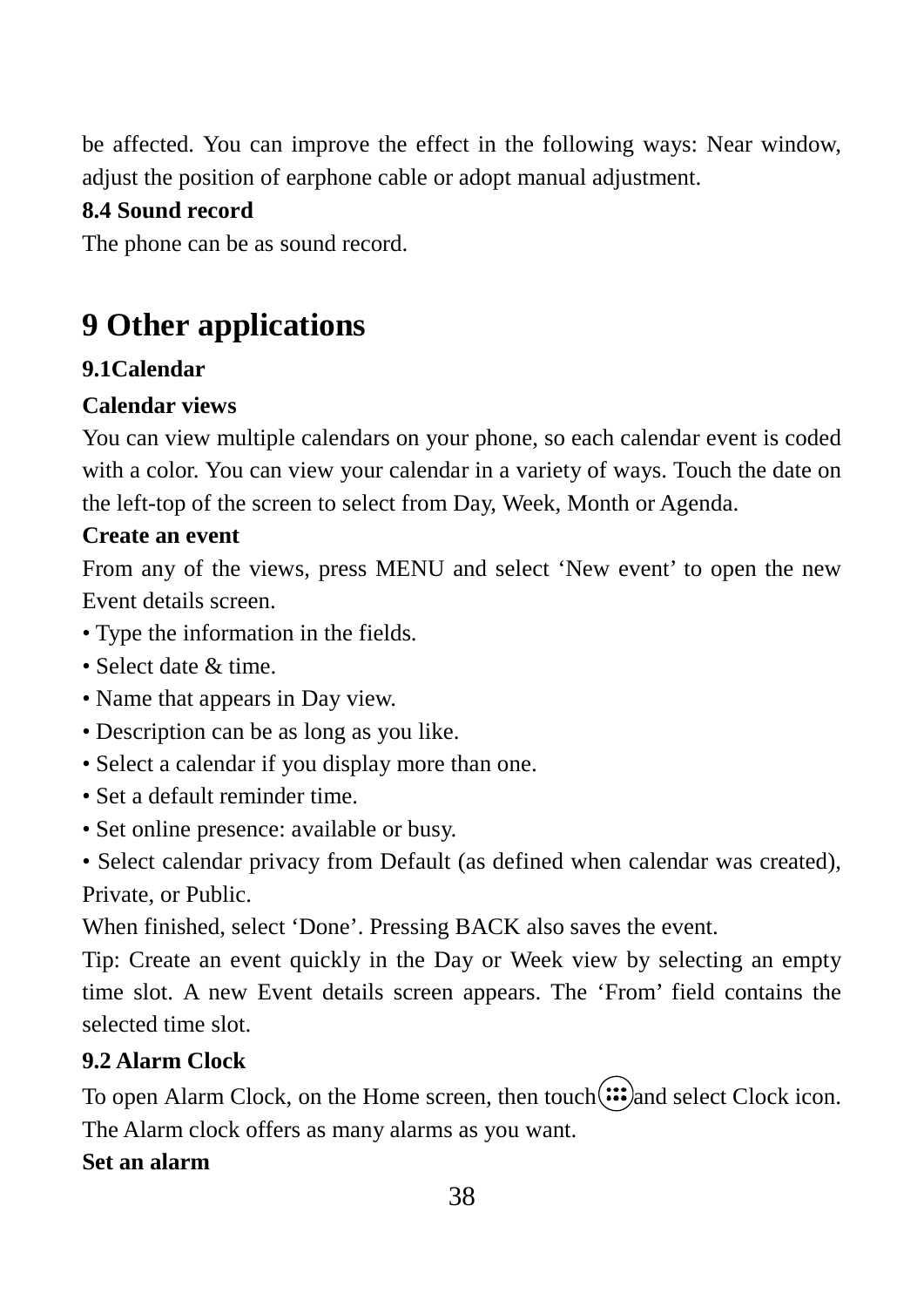Three alarms are set up for you, ready to customize. All two alarms are turned off by default. Select the check box to turn on the alarm. If no day shows under the set time, the alarm will go off once when the set time is reached.

This alarm will go off at 9:00 am every Tuesday and Friday.

To begin, select one of the default alarms to open Alarm settings.

Set the following options:

Alarm: Select the check box to turn alarm on (checked) or off (cleared). This is the same check box that appears on the main Alarm Clock screen.

Time: The time the alarm will go off is shown. To change this time, select Time to open the time selector. Slide the finger up or down to set the time you want, and then select Set.

Repeat: The current repeat selection is shown. To change the setting, select Repeat and make a selection from the menu. To have your alarm will only go off once at the set time, don't select any of the options. A one-time alarm is shown on the Alarm Clock screen without any days under the set time.

Ringtone: The current ringtone selection is shown. Select Ringtone to pick another ringtone that will play when the alarm rings. (When you select a ringtone, it plays briefly.) Note that when your alarm goes off, the ringtone will play a maximum of five minutes.

Vibrate: Select this check box to have your phone vibrate when it goes off.

Once your alarm goes off, you will receive an alert with the options to Snooze (for 10 minutes) or Dismiss.

#### **Add more alarms**

To add more than three alarms, from the main Alarm Clock screen, press MENU and select 'Add alarm'.

#### **Change clock display**

You can change the appearance of the clock displayed on the main Alarm Clock screen:

- 1. Go to the main Alarm Clock screen.
- 2. Touch the clock with your fingertip to open the Clock selection screen.

3. Slide your fingertip horizontally along the bottom clock face row and touch the face you want to display.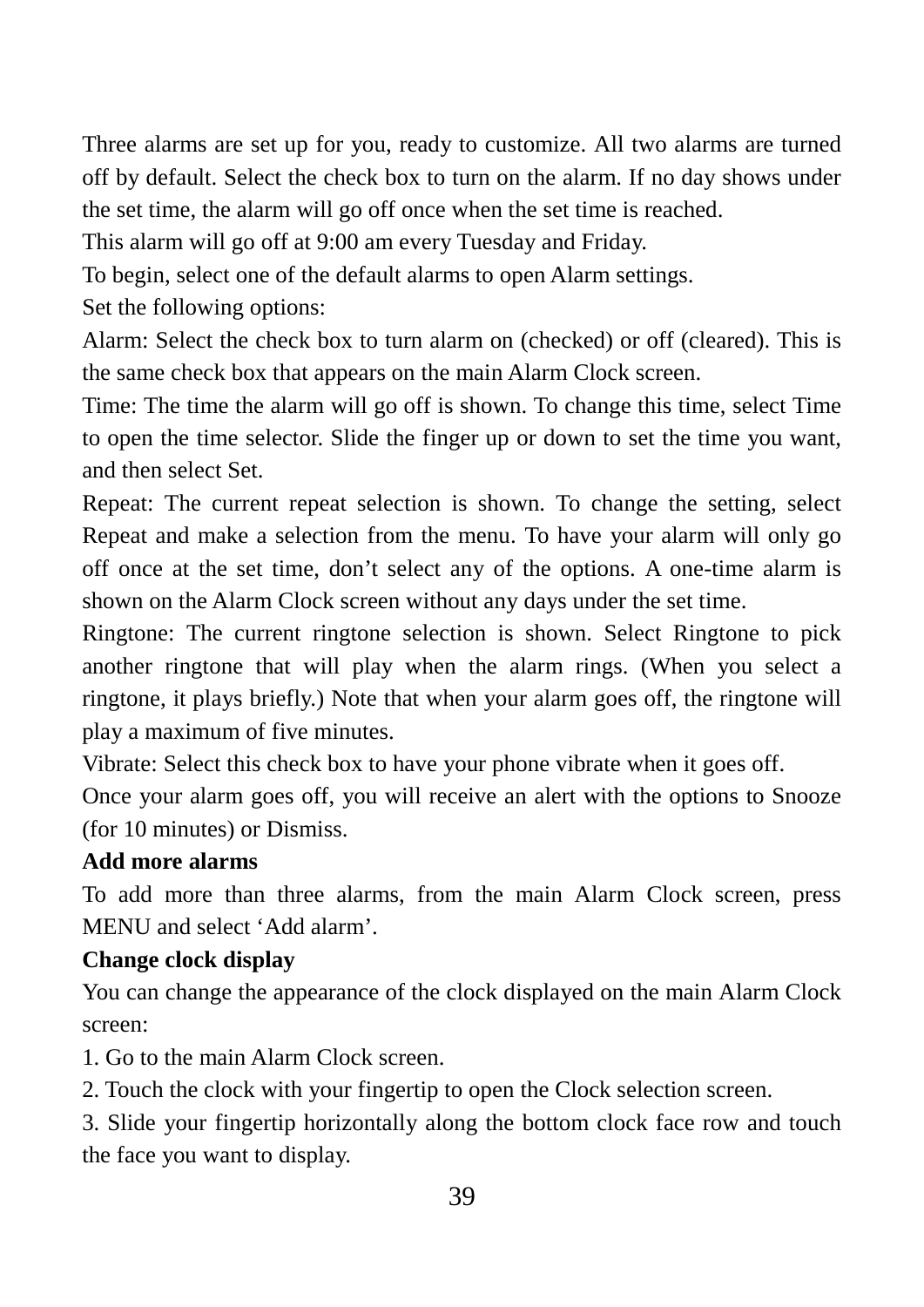### **Change date & time display**

You can change the format of the time displayed in your alarms from the global Settings screen:

1. Go to the main Alarm Clock screen. On the Home screen, then touch $(::)$ and then press MENU and select Settings. Scroll down and select 'Date & time'. The Date  $&$  time settings screen appears.

2. Use the network-provided values by selecting 'Automatic' check box.

3. Select 'Use 24 hour format' check box if you wish to use that rather than 12 hour format.

4. Select t 'Select date format' option to open the menu of various date formats.

## **9.3 Calculator**

To open Calculator, on the Home screen, then touch  $\binom{m}{n}$  and select the Calculator icon.

The Calculator offers two panels: basic and advanced. Switch back and forth between panels by pressing MENU and selecting 'Advanced panel' or 'Basic panel', as you wish.

#### **Calculator panels**

Two calculator's panels are available: basic and advanced. Use the Basic panel to enter numbers and perform basic addition, subtraction, multiplication, and division. Use the Advanced panel to insert advanced operators or delimiters, such as sine, cosine, tangent, square root, parentheses, etc.

Switch back and forth between calculator panels by pressing MENU and selecting 'Advanced panel'or 'Basic panel', as you wish. As soon as you select an advanced operator, the panel switches back to Basic, where your operator appears. When you touch a key on the screen, the key flashes red to let you know the selection was made. Make sure you see the red flash before entering your next number or completing the operation.

To delete numbers, one at a time, touch CLEAR on the screen.

To clear your operation history, press MENU and select 'Clear history'.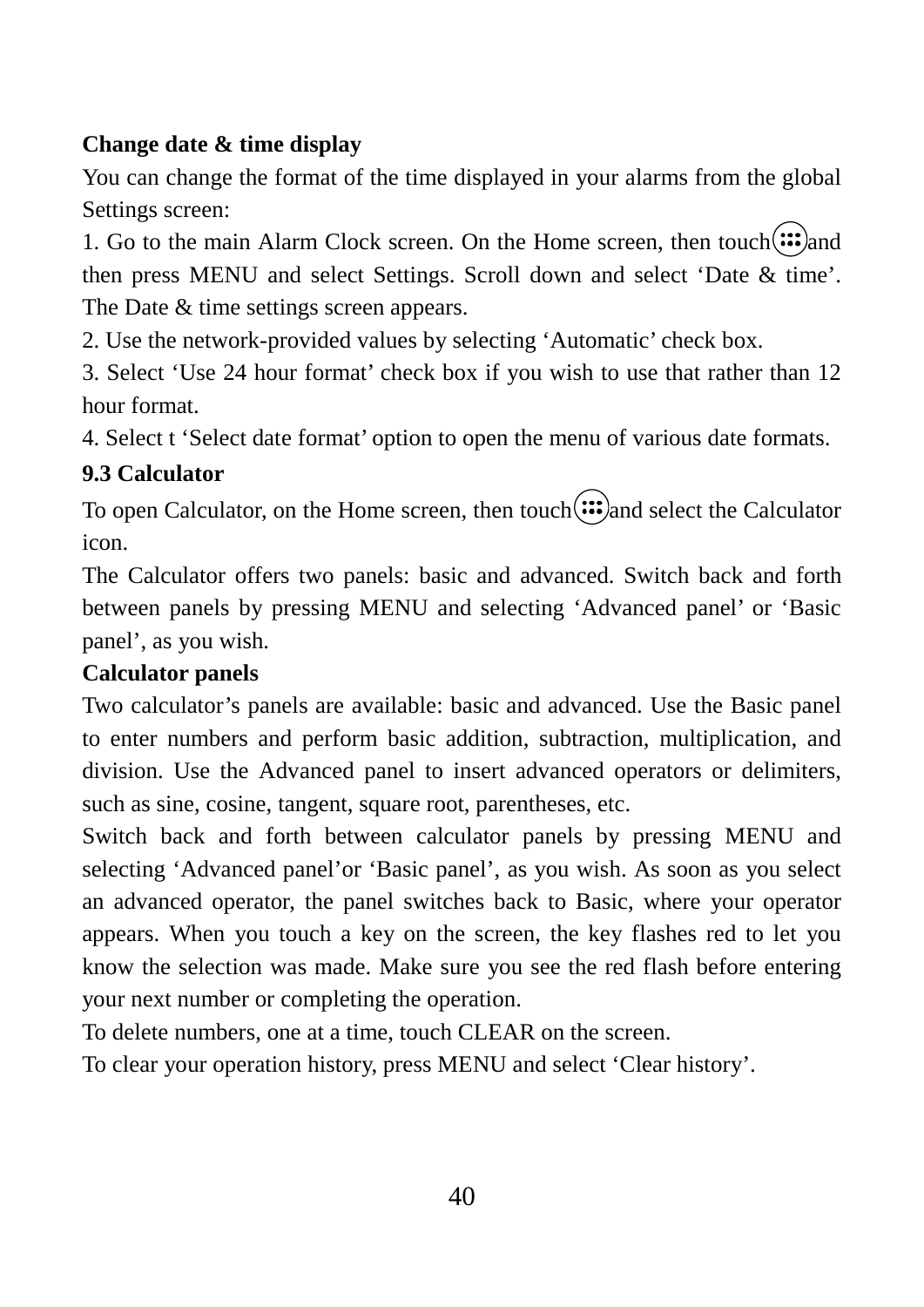## **10 Play Store\***

This function is to the actualconfiguration of the mobile phone, please take to the actual mobile phone.

Android Marketprovides you with direct access to software developers throughout the world. It is the place to go to find fun games and cool applications that have been rated by your fellow Androids.

If you ever need help or have questions about Android Market, press MENU and select 'Help'. The Browser will take you to the Android Market "help & info" Web page.

#### **Browse items to install**

When you first enter Android Market, you will see featured items, a list of item categories, a link to search, and a link to 'Downloads'.

Scroll horizontally through the featured items or select a category to browse its contents, and then select a subcategory. Within each subcategory you can select to view items sorted by popularity or by date. Note that all items in a subcategory are listed in each tab; those in the by popularity tab are sorted most popular to least popular, and those in the by date tab are sorted newest to oldest.

#### **Install an item**

1. Navigate to an item you want to install and select it.

2. The Item details screen appears. Read more about the item on this screen, including its overall rating and comments by users. If you scroll down to the about the developer section, you can view more applications by this developer or send the developer an email message.

3. More info about item: User comments about item, Scroll down to view more of this developer's applications or to email the developer.

Press MENU and select 'Security' (permissions) to view the functions and data this item can access on your phone.

4. To install the item, select either Install (item is free) or Buy, whichever appears. Important! If an application you are downloading requires either access to any of your data or control of any functions on your phone, before you proceed, you'll see a screen that tells you what the application can access so you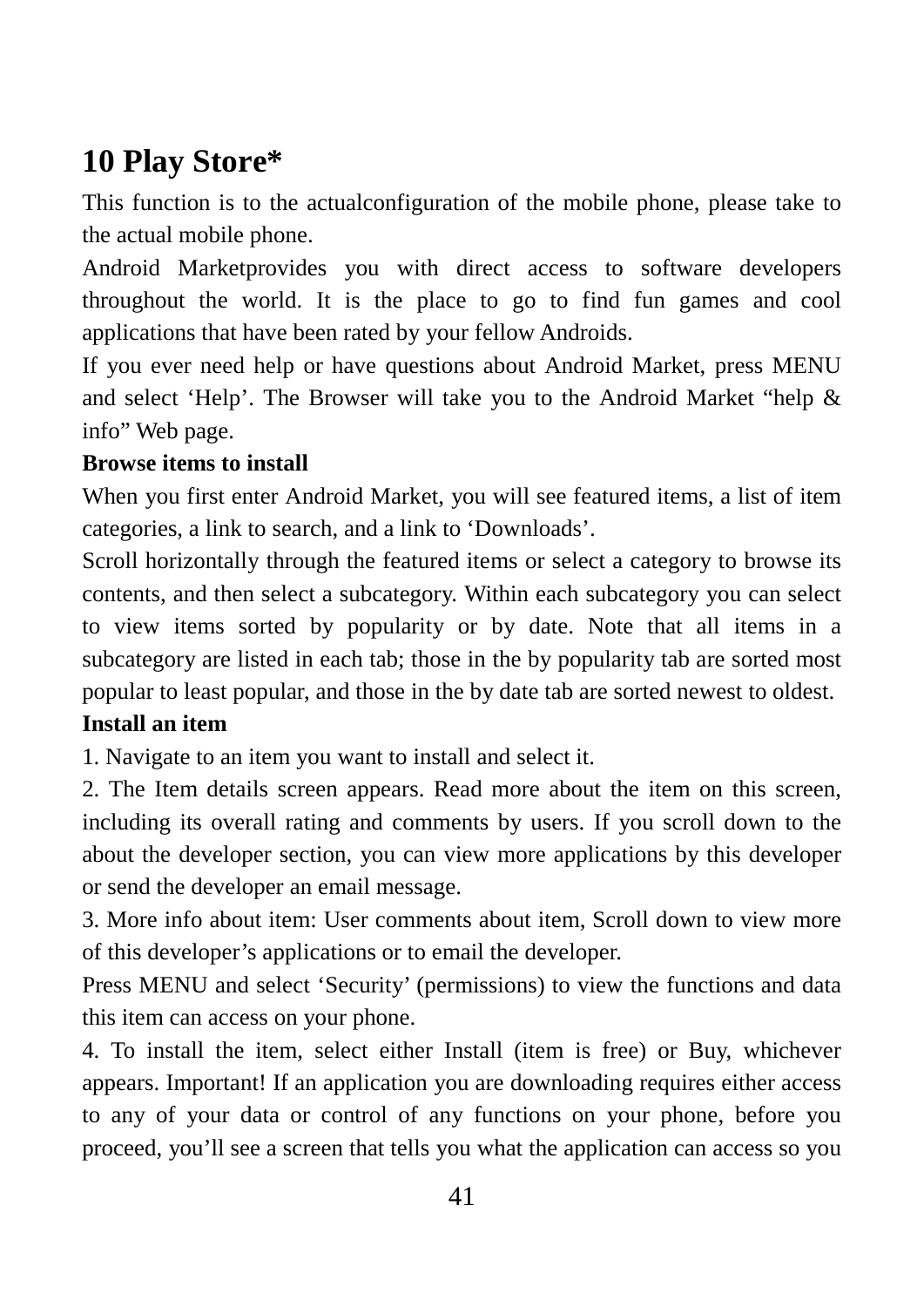can give your permission. Be sure to read this carefully! Be especially cautious if an application has access to many functions or a significant amount of your data. Once you select 'OK' on this screen, you will be responsible for the results of using this item on your phone.

• After selecting 'Install', the item will start downloading immediately.

• After selecting 'Buy', you may be asked to sign in to an additional Google account. Sign in and select Purchase now if you want to proceed. Step through the purchase screens.

5. You can see the download progress of the item by opening the notifications window. Download progress appears in the "ongoing" section of the notifications window. Once downloaded and installed, a notification appears.

#### **Manage your downloads**

From the Android Market Home screen, select 'Downloads' to view your downloaded items. From any of the Android Market screens, you can press MENU and select 'Downloads' to go to the screen.

You can take the following actions from the Downloads screen:

View downloads in progress

1. From the Android Market home screen, press MENU and select 'Downloads'.

2. If you are in the process of downloading and installing an item, the progress will display at the top of the screen.

#### **Review a downloaded item**

You can rate and post comments on any item you've downloaded from Android Market. Note that you must first rate an item to post a comment.

Uninstall a downloaded item

- 1. From the Android Market Home screen, press MENU and select 'Downloads'.
- 2. Select the item you want to uninstall. The Item details screen appears.
- 3. Select 'Uninstall' button at the bottom of the screen.

Open downloaded item

- 1. From the Android Market Home screen, press MENU and select 'Downloads'.
- 2. Select the item you want to open. The Item details screen appears.
- 3. Select 'Open' button at the bottom of the screen.

Read security permissions for this item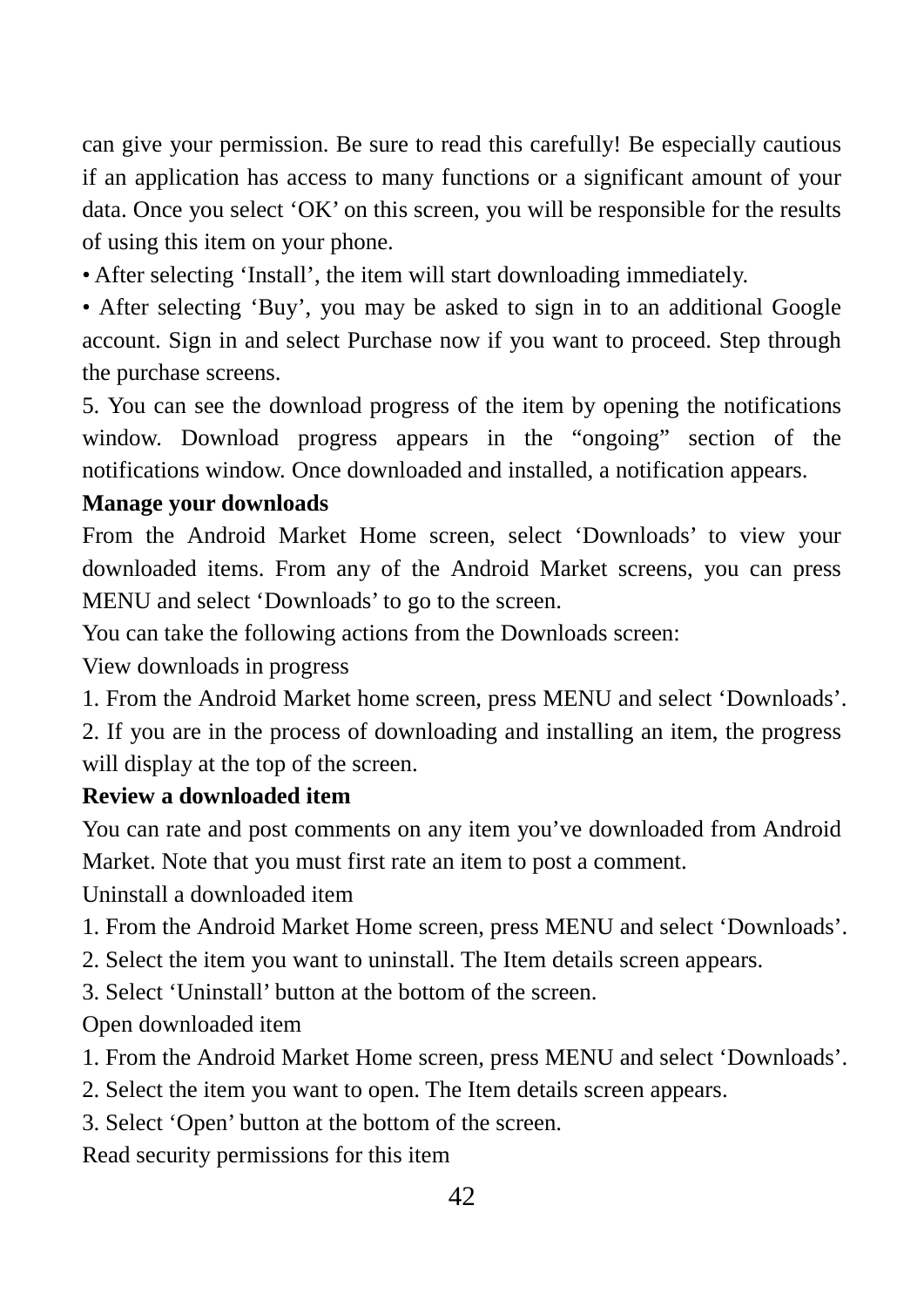Items you download and install on your phone typically have access to functionality. You can view what an item has access to on your phone:

1. From the Android Market Home screen, press MENU and select 'Downloads'.

- 2. Select the item you want to read about. The Item details screen appears.
- 3. Press MENU and select 'Security'.
- 4. All areas of your phone that this item has access to are listed.
- 5. Dismiss the screen by selecting 'OK'.

### **Flag content**

If you have a concern about an item, you can "flag" it for further investigation.

You can further manage your Android Market applications from the Home > Settings > Applications > Manage applications screen.

Review your downloaded items Rate a downloaded item

If you'd like to rate one of the items you've downloaded from Android Market, follow these steps:

1. From the Android Market Home screen, press MENU and select 'Downloads'.

2. Select the item you want to rate to open its Item details screen.

3. Select 'My rating' section to open the Rate it! dialog box. Touch the number of stars you want to give the item...more stars is better!

When ready, select 'OK' to submit your rating.

#### **Write a comment**

Once you've rated a downloaded item, you can post a comment:

1. From the Android Market Home screen, press MENU and select 'Downloads'. Select the item you want to comment on to open its details screen.

2. Select the Post a comment section to open 'Post comment' dialog box. If you don't see the Post a comment section, first rate the item.

3. Type your comment, and then select 'OK' to post it.

#### **Remove rating and/or comment**

Once you've rated or commented on an item, you can always remove this review:

1. From the Android Market Home screen, press MENU and select 'Downloads'. Select the item to open its details screen.

2. Press MENU and select 'Clear my review'.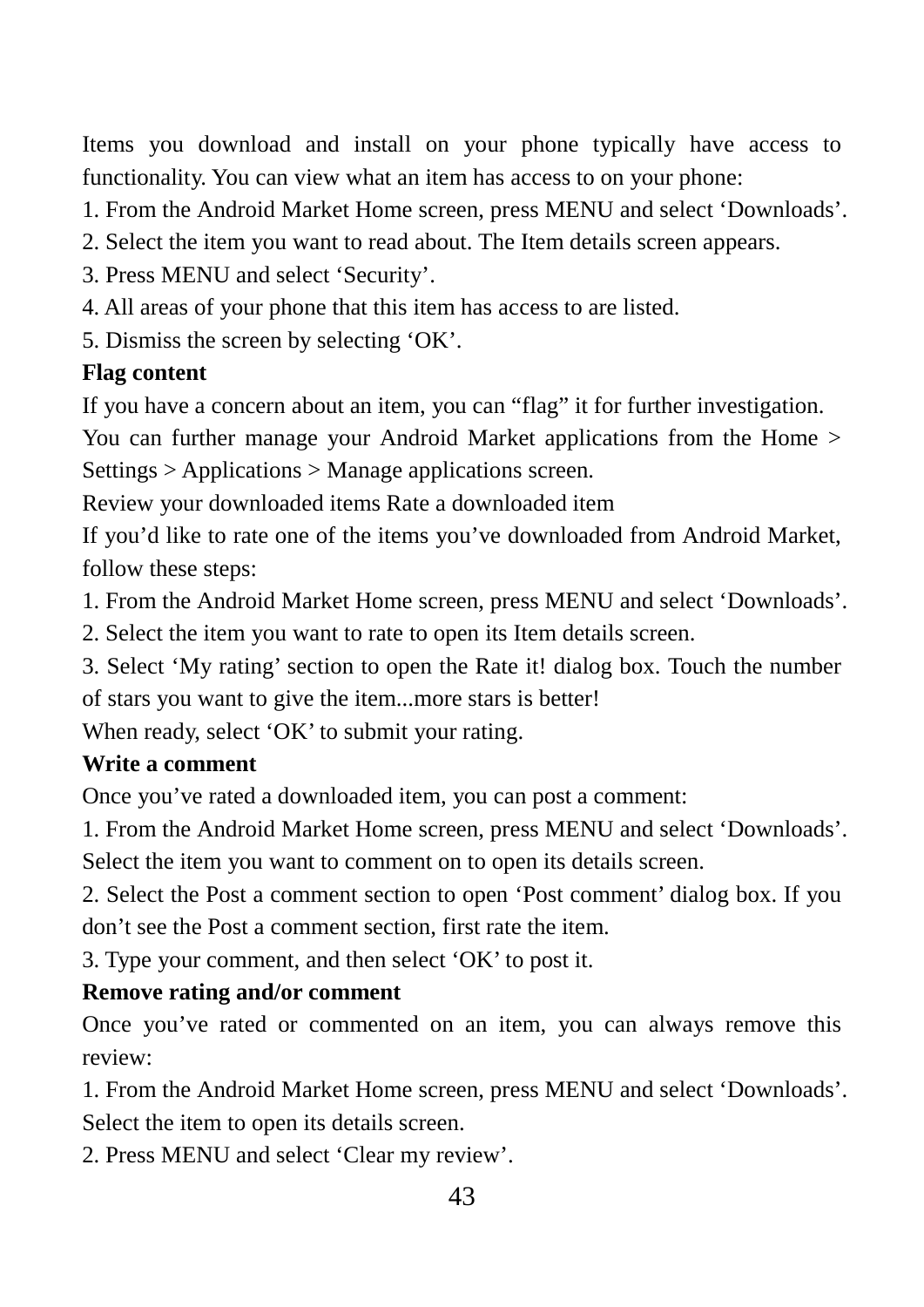3. Your rating and comments are removed.

FCC Statement

This device complies with part 15 of the FCC Rules. Operation is subject to the following two conditions:

(1) This device may not cause harmful interference, and (2) this device must accept any interference received, including interference that may cause undesired operation.

Any Changes or modifications not expressly approved by the party responsible for compliance could void the user's authority to operate the equipment.

Note: This equipment has been tested and found to comply with the limits for a Class B digital device, pursuant to part 15 of the FCC Rules. These limits are designed to provide reasonable protection against harmful interference in a residential installation. This equipment generates uses and can radiate radio frequency energy and, if not installed and used in accordance with the instructions, may cause harmful interference to radio communications. However, there is no guarantee that interference will not occur in a particular installation. If this equipment does cause harmful interference to radio or television reception, equipment generates, uses and can radiate radio frequency energy and, if not installed and used in accordance with the instructions, may cause harmful interference to radio communications. However, there is no guarantee that interference will not occur in a particular installation. If this equipment does cause harmful interference to radio or television reception,

—Reorient or relocate the receiving antenna.

—Increase the separation between the equipment and receiver.

—Connect the equipment into an outlet on a circuit different from that to which the receiver is connected.

—Consult the dealer or an experienced radio/TV technician for help.